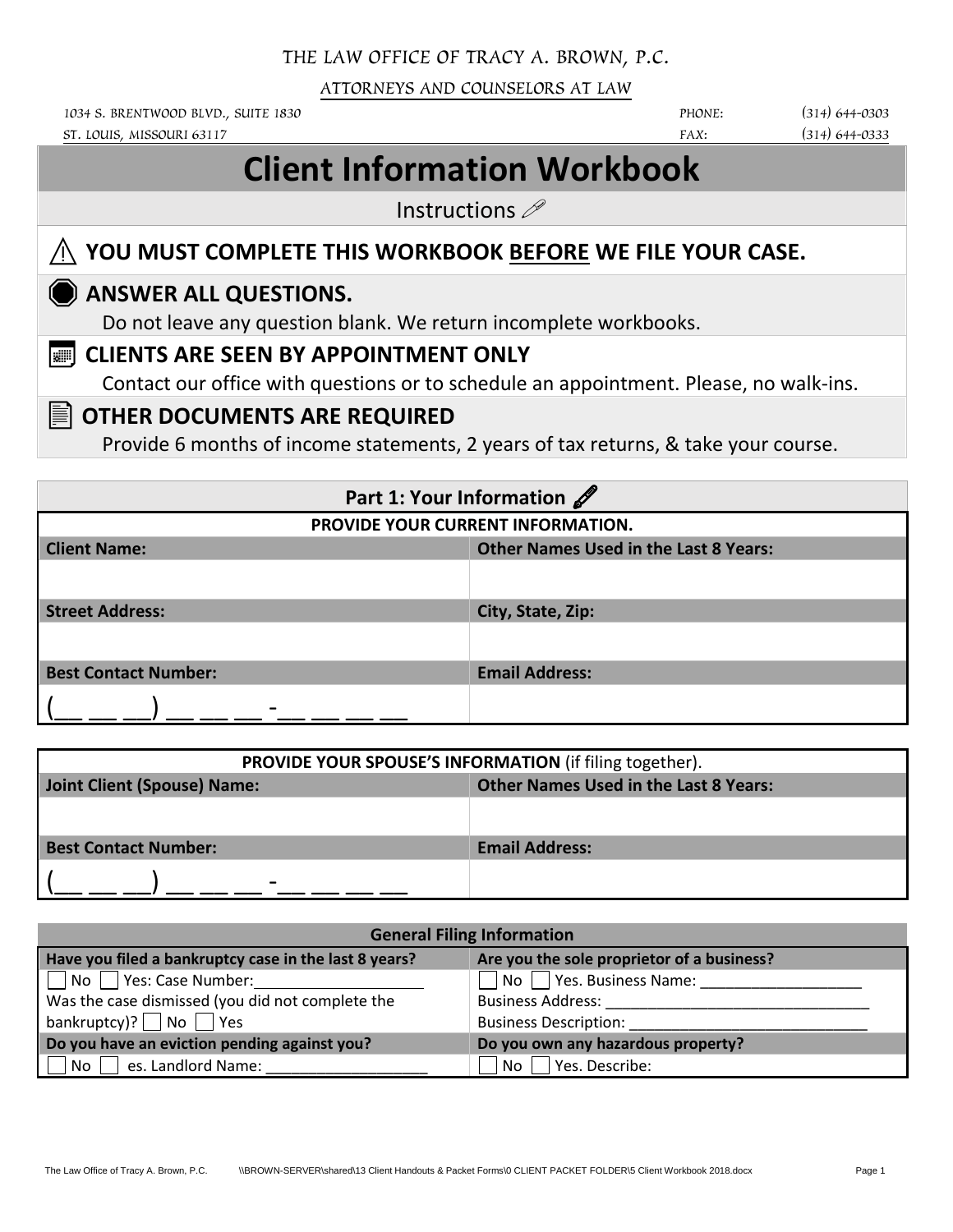|                                                                                                                                             |                                                                                                  |                                                  |                    |                                                                               |                   | Part 2: Your Property <b>the B</b> <sup>(1)</sup> $\odot$                                            |                                         |                                                      |
|---------------------------------------------------------------------------------------------------------------------------------------------|--------------------------------------------------------------------------------------------------|--------------------------------------------------|--------------------|-------------------------------------------------------------------------------|-------------------|------------------------------------------------------------------------------------------------------|-----------------------------------------|------------------------------------------------------|
|                                                                                                                                             |                                                                                                  |                                                  |                    |                                                                               |                   | <b>n</b> Part A. Residence, Building, Land, Other Real Estate (Use additional sheets as necessary.)  |                                         |                                                      |
|                                                                                                                                             |                                                                                                  |                                                  |                    |                                                                               |                   | LIST ALL YOUR INTERESTS IN REAL ESTATE. or □ No Real Estate Owned                                    |                                         |                                                      |
|                                                                                                                                             | <b>Address of Property</b>                                                                       |                                                  |                    | Type of Real Estate:                                                          |                   |                                                                                                      | Owned by:                               | <b>Estimated Value:</b>                              |
|                                                                                                                                             | Address:                                                                                         |                                                  |                    | Single-family home                                                            |                   | Land                                                                                                 | $\Box$ You $\Box$ Spouse<br>Joint with: | \$                                                   |
|                                                                                                                                             |                                                                                                  |                                                  |                    | Duplex/ multi-unit building                                                   |                   | Investment property                                                                                  |                                         | If there is a loan on                                |
|                                                                                                                                             | City, State, Zip:                                                                                |                                                  |                    | Condominium<br>Manufactured/mobile home                                       |                   | Timeshare                                                                                            |                                         | this property,                                       |
| Address:                                                                                                                                    |                                                                                                  |                                                  |                    | Single-family home                                                            |                   | Other:<br>Land                                                                                       | $\Box$ You $\Box$ Spouse                | complete p. 4<br>$\sharp$ and $\sharp$               |
|                                                                                                                                             |                                                                                                  |                                                  |                    | Duplex / multi-unit building                                                  |                   | Investment property                                                                                  | $\Box$ Joint with:                      | If there is a loan on                                |
|                                                                                                                                             | City, State, Zip:                                                                                |                                                  |                    | Condominium                                                                   |                   | Timeshare                                                                                            |                                         | this property,                                       |
|                                                                                                                                             |                                                                                                  |                                                  |                    | Manufactured/ mobile home                                                     |                   | Other:                                                                                               |                                         | complete p. 4                                        |
|                                                                                                                                             |                                                                                                  |                                                  |                    |                                                                               |                   | Part B. Cars, Vans, Trucks, Tractors, Motorcycles, RVs, Watercraft, Aircraft, Motor Homes, ATVs, Etc |                                         |                                                      |
|                                                                                                                                             |                                                                                                  |                                                  |                    |                                                                               |                   | LIST ALL YOUR INTERESTS IN VEHICLES. or □ No Vehicles Owned                                          |                                         |                                                      |
|                                                                                                                                             |                                                                                                  |                                                  |                    | Vehicle Description. Describe all vehicles where you are listed on the title. |                   |                                                                                                      | Owned by:                               | <b>Estimated Value:</b>                              |
|                                                                                                                                             | Vehicle #1                                                                                       | Year: ______________                             |                    | Make: ________________                                                        |                   | Model: _______________                                                                               | $\Box$ You $\Box$ Spouse                | Ś.                                                   |
|                                                                                                                                             |                                                                                                  | Mileage: __________                              |                    | Condition:                                                                    |                   | Trim Package: (LT, LX, etc.):                                                                        | $\Box$ Joint with:                      | If there is a loan on this<br>vehicle, complete p. 5 |
|                                                                                                                                             | Vehicle #2                                                                                       | Year: _______________                            |                    |                                                                               |                   | Model: ______________                                                                                | □ You □ Spouse                          | Ś.                                                   |
|                                                                                                                                             |                                                                                                  | Mileage: ___________                             |                    | Condition:                                                                    |                   | Trim Package: (LT, LX, etc.):                                                                        | $\Box$ Joint with:                      | If there is a loan on this<br>vehicle, complete p. 5 |
|                                                                                                                                             | Vehicle #3                                                                                       | Year: $\qquad \qquad$                            |                    |                                                                               |                   | Model: <b>Model</b>                                                                                  | $\Box$ You $\Box$ Spouse                | \$                                                   |
|                                                                                                                                             |                                                                                                  | Mileage: __________                              |                    | Condition:                                                                    |                   | Trim Package: (LT, LX, etc.):                                                                        | $\Box$ Joint with:                      | If there is a loan on this<br>vehicle, complete p. 5 |
|                                                                                                                                             | Watercraft/                                                                                      |                                                  |                    |                                                                               |                   |                                                                                                      | $\Box$ You $\Box$ Spouse                | Ś.                                                   |
|                                                                                                                                             | Motor Homes/<br>Condition:<br>Mileage: __________<br>Trim Package: (LT, LX, etc.):<br>ATVs/Other |                                                  | $\Box$ Joint with: | If there is a loan on this<br>vehicle, complete p. 5                          |                   |                                                                                                      |                                         |                                                      |
|                                                                                                                                             |                                                                                                  |                                                  |                    |                                                                               |                   | Part C. Personal and Household Items. Use resale value.                                              |                                         |                                                      |
|                                                                                                                                             |                                                                                                  |                                                  |                    |                                                                               |                   | LIST ALL YOUR PERSONAL PROPERTY.                                                                     |                                         |                                                      |
|                                                                                                                                             | <b>Type of Property</b>                                                                          |                                                  |                    |                                                                               | Description       |                                                                                                      |                                         | <b>Estimated Value:</b>                              |
| ⊫                                                                                                                                           |                                                                                                  |                                                  |                    | Furniture, appliances, home goods, & household items                          |                   |                                                                                                      | List value $\rightarrow$                | \$                                                   |
| č                                                                                                                                           |                                                                                                  |                                                  |                    | Electronics: OTV OPhone OTablet OComputer OOther:                             |                   |                                                                                                      | List value $\rightarrow$                | \$                                                   |
| 圎                                                                                                                                           |                                                                                                  | Collectibles: Antiques, art, collections, etc.   |                    |                                                                               |                   |                                                                                                      | $\square$ None                          | \$                                                   |
| $^\circledR$                                                                                                                                |                                                                                                  | Sport & Hobby Equipment                          |                    |                                                                               |                   |                                                                                                      | $\square$ None                          | \$                                                   |
| 阉                                                                                                                                           |                                                                                                  | Firearms & Firearm Accessories. Describe:        |                    |                                                                               |                   |                                                                                                      | $\square$ None                          | \$                                                   |
| $^\circledR$                                                                                                                                |                                                                                                  |                                                  |                    | Clothing: Shirts, pants, dresses, shoes, etc. (Used value.)                   |                   |                                                                                                      | List value $\rightarrow$                | \$                                                   |
| $\circledast$                                                                                                                               |                                                                                                  |                                                  |                    | Jewelry & Watches: Including Costume Jewelry.                                 |                   |                                                                                                      | List value $\rightarrow$                | \$                                                   |
| ලී                                                                                                                                          | <b>Wedding Rings</b>                                                                             |                                                  |                    |                                                                               |                   |                                                                                                      | $\square$ None                          | \$                                                   |
| $\boldsymbol{\Omega}$                                                                                                                       |                                                                                                  | Pets: Cats, Dogs, Fish, etc.                     |                    |                                                                               |                   |                                                                                                      | $\square$ None                          | \$                                                   |
|                                                                                                                                             |                                                                                                  |                                                  |                    |                                                                               |                   | (5) Part D. Financial Assets. List current value.                                                    |                                         |                                                      |
|                                                                                                                                             |                                                                                                  |                                                  |                    |                                                                               |                   | LIST ALL YOUR FINANCIAL ACCOUNTS.                                                                    |                                         |                                                      |
|                                                                                                                                             | Type of Property                                                                                 |                                                  |                    |                                                                               | Description       |                                                                                                      |                                         | Value                                                |
|                                                                                                                                             | $\Box$ Cash $\rightarrow$                                                                        |                                                  |                    |                                                                               |                   | (average amount of cash on hand) $\rightarrow$                                                       | List value $\rightarrow$                | \$                                                   |
|                                                                                                                                             |                                                                                                  | Checking account or Bank Card #1 $\rightarrow$   |                    |                                                                               |                   | <b>Bank/Check Card name:</b>                                                                         | List value $\rightarrow$                | \$                                                   |
|                                                                                                                                             |                                                                                                  | Checking account or Bank Card #2 $\rightarrow$   |                    |                                                                               |                   | <b>Bank/Check Card name:</b>                                                                         | List value $\rightarrow$                | \$                                                   |
|                                                                                                                                             |                                                                                                  | List all accounts, use more sheets if necessary. |                    |                                                                               |                   |                                                                                                      |                                         |                                                      |
|                                                                                                                                             | Savings account #1 $\rightarrow$                                                                 |                                                  |                    |                                                                               | <b>Bank name:</b> |                                                                                                      | List value $\rightarrow$                | \$                                                   |
| \$<br>Savings account #2 $\rightarrow$<br><b>Bank name:</b><br>List value $\rightarrow$<br>List all accounts, use more sheets if necessary. |                                                                                                  |                                                  |                    |                                                                               |                   |                                                                                                      |                                         |                                                      |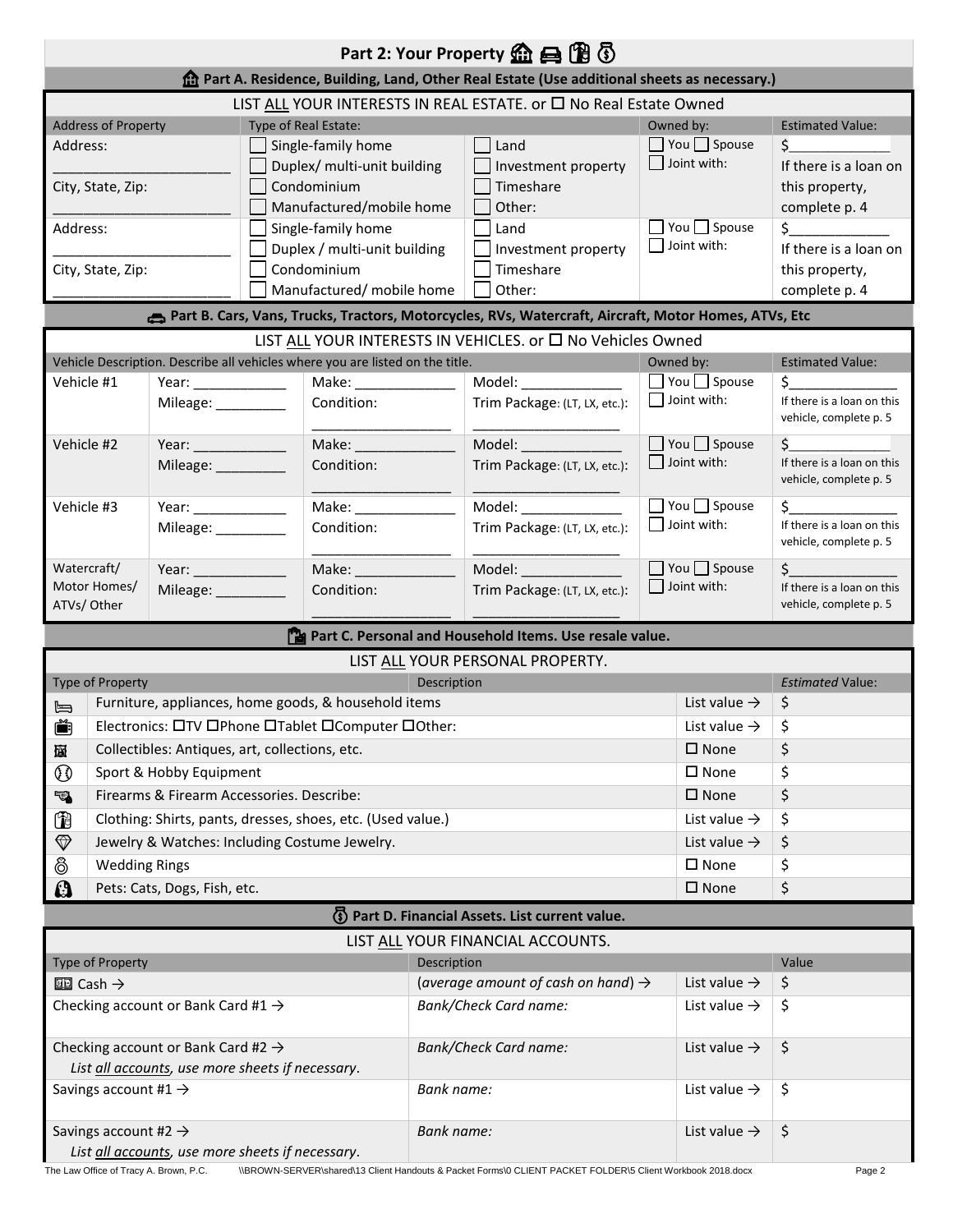| Certificate of deposit (CD)                                                                                      | <b>Bank name:</b>                                                                             | $\square$ None | \$     |
|------------------------------------------------------------------------------------------------------------------|-----------------------------------------------------------------------------------------------|----------------|--------|
| Other financial account (money market, savings, etc.)                                                            | <b>Bank name:</b>                                                                             | $\square$ None | \$     |
| Other financial account                                                                                          | Type of Account & Bank name:                                                                  | $\square$ None | \$     |
| Bonds, mutual funds, and publicly traded stocks                                                                  | List Interest & Describe:                                                                     | $\square$ None | \$     |
| Business you own or have interest in                                                                             | <b>Business Names:</b><br>% Ownership Interest:                                               | $\square$ None | \$     |
| Government and corporate bonds and instruments<br>(incl. U.S. Savings Bonds)                                     | Describe:                                                                                     | $\square$ None | \$     |
| Retirement, pension, or profit-sharing plan #1 (IRA,<br>401(k), 403(b), or other pension or profit-sharing plan) | Type of Account:<br><b>Financial Institution Name:</b>                                        | $\square$ None | \$     |
| Retirement, pension, or profit-sharing plan #2 (IRA,<br>401(k), 403(b), or other pension or profit-sharing plan) | Type of Account:<br><b>Financial Institution Name:</b>                                        | $\square$ None | \$     |
| Security deposits (typically with landlord or utility)                                                           | Holder of Deposit:                                                                            | $\square$ None | \$     |
| Annuities                                                                                                        | <b>Annuity Company:</b>                                                                       | $\square$ None | \$     |
| Education IRA, §529 or §530 account, or tuition plan                                                             | Type of Account:<br><b>Financial Institution Name:</b>                                        | $\square$ None | \$     |
| Trusts, life estates, and future and equitable interests<br>in property or assets                                | Describe:                                                                                     | $\square$ None | \$     |
| Patents, copyrights, trademarks, trade secrets, and<br>intellectual property                                     | Describe:                                                                                     | $\square$ None | \$     |
| Licenses, franchises, and other general intangibles                                                              | Describe:                                                                                     | $\square$ None | \$     |
| Tax refunds owed to you                                                                                          | Years Due to You:<br>$\Box$ Federal $\Box$ State $\Box$ Local                                 | $\square$ None | \$     |
| Alimony and child support                                                                                        | Who owes you:                                                                                 | $\square$ None | \$     |
| Other amounts someone owes you (unpaid wages,<br>benefits, vacation pay, workers' comp., loans, etc.)            | Who owes you:<br>Describe:                                                                    | $\square$ None | \$     |
| Cash value of Insurance Policies (whole/universal life,<br>health, disability, HSA, etc.)                        | Type of Policy:<br>Insurance Company:<br>Beneficiary:                                         | $\square$ None | \$     |
| Inheritances, estate distributions, and death benefits                                                           | Describe:                                                                                     | $\square$ None | \$     |
| Personal injury claims or awards                                                                                 | Describe:                                                                                     | $\square$ None | \$     |
| Lawsuits or claims against anyone for anything                                                                   | Describe:                                                                                     | $\square$ None | \$     |
| All other claims or rights to sue someone                                                                        | Describe:                                                                                     | $\square$ None | \$     |
| Any other financial asset not listed                                                                             | Describe:                                                                                     | $\square$ None | \$     |
|                                                                                                                  | Part E. Business-Related Assets (List only if you own or operate a business)                  |                |        |
| <b>Type of Property</b>                                                                                          | Description                                                                                   |                | Value: |
| Accounts receivable or commissions earned                                                                        | (Provide detailed description & list of property)                                             |                | \$     |
| Office equipment, furniture, and supplies                                                                        |                                                                                               |                |        |
| Equipment, fixtures, supplies, and tools of your trade                                                           |                                                                                               |                |        |
| <b>Business inventory</b><br>Interests in partnerships or joint ventures                                         |                                                                                               |                |        |
| <b>Customer and mailing lists</b>                                                                                |                                                                                               |                |        |
|                                                                                                                  | Part F. Farm and Commercial Fishing-Related Property (List only if you own or operate a farm) |                |        |
| <b>Type of Property</b>                                                                                          | Description                                                                                   |                | Value: |
| Farm animals (livestock, poultry, fish, etc.)                                                                    |                                                                                               |                | \$     |
| Crops (growing or harvested)                                                                                     |                                                                                               |                |        |
| Farm equipment, machinery, fixtures, and tools of trade<br>Farm supplies, chemicals, and feed (list)             |                                                                                               |                |        |
|                                                                                                                  |                                                                                               |                |        |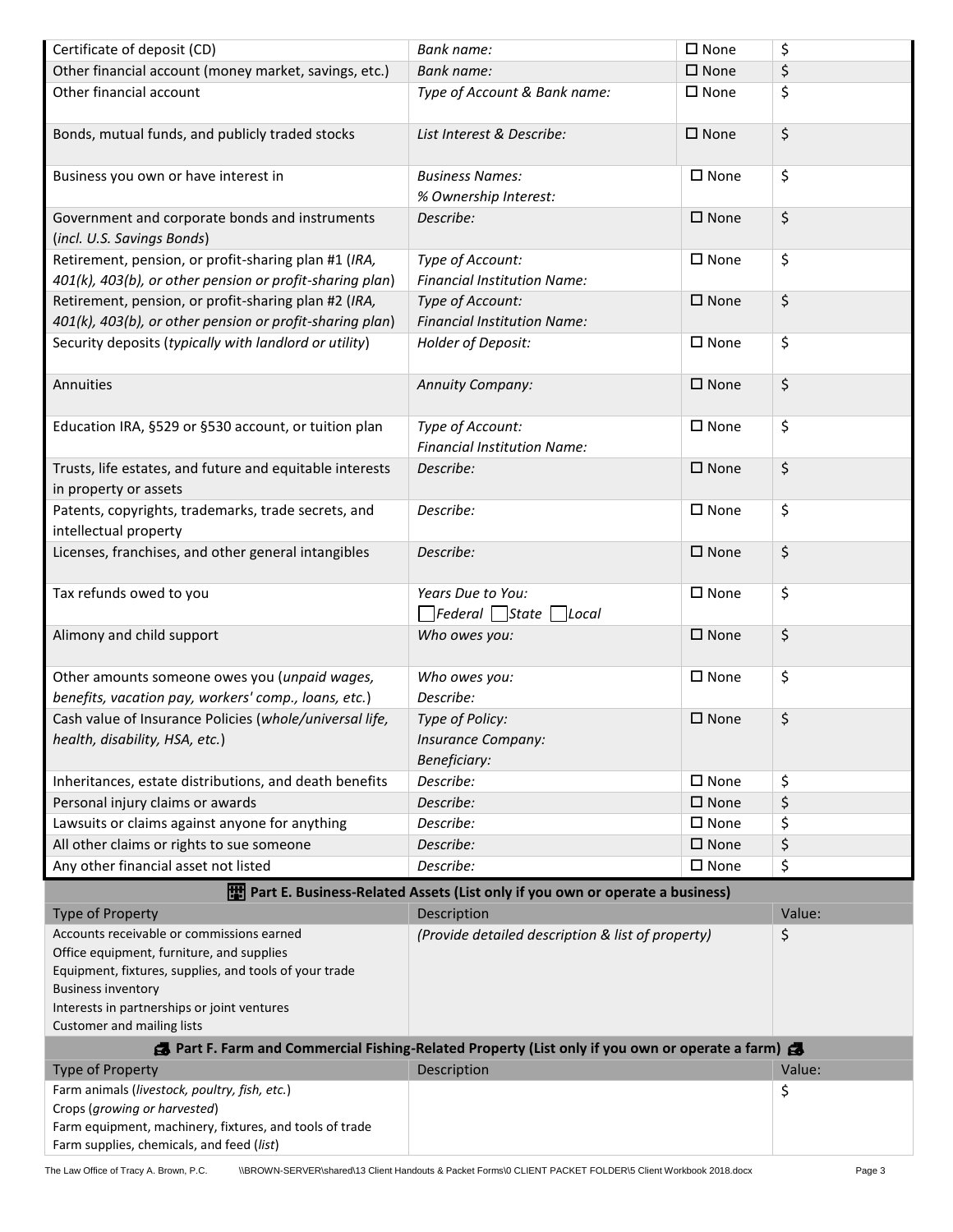| Part 3: Your Debts<br>Part A. Debts Secured by Property. List all debts that are secured by property. (Mortgages, Car Loans, Title Loans, etc.) |                                                                                                                                                                                                       |                                                                                                                                                                                                                                                                                                                                                                                                                                                                                                                                                                                                                                                                                                                                                                                                                                                                                                                                                                    |                                                                                                                                                                                                                                                                                |                                                                                                                         |
|-------------------------------------------------------------------------------------------------------------------------------------------------|-------------------------------------------------------------------------------------------------------------------------------------------------------------------------------------------------------|--------------------------------------------------------------------------------------------------------------------------------------------------------------------------------------------------------------------------------------------------------------------------------------------------------------------------------------------------------------------------------------------------------------------------------------------------------------------------------------------------------------------------------------------------------------------------------------------------------------------------------------------------------------------------------------------------------------------------------------------------------------------------------------------------------------------------------------------------------------------------------------------------------------------------------------------------------------------|--------------------------------------------------------------------------------------------------------------------------------------------------------------------------------------------------------------------------------------------------------------------------------|-------------------------------------------------------------------------------------------------------------------------|
|                                                                                                                                                 |                                                                                                                                                                                                       | LIST ALL YOUR MORTGAGE & REAL ESTATE LOAN INFORMATION.                                                                                                                                                                                                                                                                                                                                                                                                                                                                                                                                                                                                                                                                                                                                                                                                                                                                                                             |                                                                                                                                                                                                                                                                                |                                                                                                                         |
| Type of Debt                                                                                                                                    | <b>Creditor Information</b>                                                                                                                                                                           |                                                                                                                                                                                                                                                                                                                                                                                                                                                                                                                                                                                                                                                                                                                                                                                                                                                                                                                                                                    | Property Information:                                                                                                                                                                                                                                                          | Persons Responsible                                                                                                     |
| Home Loan,<br>Mortgage, or<br>2 <sup>nd</sup> Mortgage<br>6                                                                                     | Lender Name:<br>Address & Zip:<br>Account #:<br>Amount Owed:<br>Interest Rate:<br>Monthly Payment<br>Delinquent Amount:<br>Date Taken Out:<br>Collection Agency (if any)<br><b>Collector Address:</b> | $\sim$<br>%<br>$\frac{1}{2}$<br>$\frac{1}{2}$<br>$\frac{1}{2}$                                                                                                                                                                                                                                                                                                                                                                                                                                                                                                                                                                                                                                                                                                                                                                                                                                                                                                     | Property Address:<br>Does the payment include<br>insurance and real estate<br>tax?<br>$\Box$ No $\Box$ Yes<br>Do you want to keep this<br>property?<br>$\Box$ Keep $\Box$ Surrender                                                                                            | Who owes the debt?<br>$\Box$ You $\Box$ Spouse<br>Joint with<br>codebtor/cosigner:<br><b>Codebtor Name:</b><br>Address: |
| Home Loan,<br>Mortgage, or<br>2 <sup>nd</sup> Mortgage<br>4                                                                                     | Lender Name:<br>Address & Zip:<br>Account #:<br>Amount Owed:<br>Interest Rate:<br>Monthly Payment<br>Delinquent Amount:<br>Date Taken Out:<br>Collection Agency (if any)<br><b>Collector Address:</b> | <u> 1989 - Johann John Stone, mars eta bat eta bat eta bat eta bat eta bat eta bat eta bat eta bat eta bat eta b</u><br>$\frac{1}{2}$<br>$\overbrace{\phantom{aaaaa}}^{\phantom{aaaaa}}$<br>$\begin{picture}(20,10) \put(0,0){\line(1,0){10}} \put(15,0){\line(1,0){10}} \put(15,0){\line(1,0){10}} \put(15,0){\line(1,0){10}} \put(15,0){\line(1,0){10}} \put(15,0){\line(1,0){10}} \put(15,0){\line(1,0){10}} \put(15,0){\line(1,0){10}} \put(15,0){\line(1,0){10}} \put(15,0){\line(1,0){10}} \put(15,0){\line(1,0){10}} \put(15,0){\line(1$<br>$\begin{picture}(20,10) \put(0,0){\line(1,0){10}} \put(15,0){\line(1,0){10}} \put(15,0){\line(1,0){10}} \put(15,0){\line(1,0){10}} \put(15,0){\line(1,0){10}} \put(15,0){\line(1,0){10}} \put(15,0){\line(1,0){10}} \put(15,0){\line(1,0){10}} \put(15,0){\line(1,0){10}} \put(15,0){\line(1,0){10}} \put(15,0){\line(1,0){10}} \put(15,0){\line(1$<br><u> 1980 - Johann John Stone, mars eta biztanleria (</u> | Property Address:<br>Does the payment include<br>insurance and real estate<br>tax?<br>$\Box$ No $\Box$ Yes<br>Do you want to keep this<br>property?<br>$\Box$ Keep $\Box$ Surrender                                                                                            | Who owes the debt?<br>$\Box$ You $\Box$ Spouse<br>Joint with<br>codebtor/cosigner:<br><b>Codebtor Name:</b><br>Address: |
| Home Loan,<br>Mortgage, or<br>2 <sup>nd</sup> Mortgage<br>⚠                                                                                     | Lender Name:<br>Address & Zip:<br>Account #:<br>Amount Owed:<br>Interest Rate:<br>Monthly Payment<br>Delinquent Amount:<br>Date Taken Out:<br>Collection Agency (if any)<br><b>Collector Address:</b> | <u> 1989 - Johann Barbara, martin da basar a shekara 1989 - An tsa a shekara 1989 - An tsa a shekara 1989 - An tsa</u><br><u> 1989 - Johann Barbara, martin amerikan basar dan berasal dan berasal dalam basar dalam basar dalam basar dala</u><br>$\sim$<br>%<br>$\zeta$<br><u> 1980 - Johann Barn, fransk politik fotograf (</u><br>$\frac{1}{2}$<br>$\frac{1}{2}$ $\frac{1}{2}$<br><u> 1989 - Jan James James James James James James James James James James James James James James James James J</u>                                                                                                                                                                                                                                                                                                                                                                                                                                                         | Property Address:<br><u> 1989 - Johann Barbara, martin a</u><br>the control of the control of the control of<br>Does the payment include<br>insurance and real estate<br>tax?<br>$\Box$ No $\Box$ Yes<br>Do you want to keep this<br>property?<br>$\Box$ Keep $\Box$ Surrender | Who owes the debt?<br>$\Box$ You $\Box$ Spouse<br>Joint with<br>codebtor/cosigner:<br><b>Codebtor Name:</b><br>Address: |
| Home Loan,<br>Mortgage, or<br>2 <sup>nd</sup> Mortgage<br>1                                                                                     | Lender Name:<br>Address & Zip:<br>Account #:<br>Amount Owed:<br>Interest Rate:<br>Monthly Payment<br>Delinquent Amount:<br>Date Taken Out:<br>Collection Agency (if any)<br><b>Collector Address:</b> | <u> 1989 - Johann Stoff, Amerikaansk politiker (* 1908)</u><br>$\frac{1}{2}$ $\frac{1}{2}$ $\frac{1}{2}$ $\frac{1}{2}$ $\frac{1}{2}$ $\frac{1}{2}$ $\frac{1}{2}$ $\frac{1}{2}$ $\frac{1}{2}$ $\frac{1}{2}$ $\frac{1}{2}$ $\frac{1}{2}$ $\frac{1}{2}$ $\frac{1}{2}$ $\frac{1}{2}$ $\frac{1}{2}$ $\frac{1}{2}$ $\frac{1}{2}$ $\frac{1}{2}$ $\frac{1}{2}$ $\frac{1}{2}$ $\frac{1}{2}$<br>%<br>$\begin{picture}(20,10) \put(0,0){\line(1,0){10}} \put(15,0){\line(1,0){10}} \put(15,0){\line(1,0){10}} \put(15,0){\line(1,0){10}} \put(15,0){\line(1,0){10}} \put(15,0){\line(1,0){10}} \put(15,0){\line(1,0){10}} \put(15,0){\line(1,0){10}} \put(15,0){\line(1,0){10}} \put(15,0){\line(1,0){10}} \put(15,0){\line(1,0){10}} \put(15,0){\line(1$<br>$\begin{array}{c} \xi \end{array}$<br>$\sqrt{2}$                                                                                                                                                                 | Vehicle:<br>Year, Make, Model:<br><u> 1990 - Johann John Harry Harry Harry Harry Harry Harry Harry Harry Harry Harry Harry Harry Harry Harry Harry</u><br>Do you want to keep this<br>vehicle?<br>$\Box$ Keep $\Box$ Surrender                                                 | Who owes the debt?<br>You $\Box$ Spouse<br>Joint with<br>codebtor/cosigner:<br><b>Codebtor Name:</b><br>Address:        |
|                                                                                                                                                 |                                                                                                                                                                                                       |                                                                                                                                                                                                                                                                                                                                                                                                                                                                                                                                                                                                                                                                                                                                                                                                                                                                                                                                                                    |                                                                                                                                                                                                                                                                                |                                                                                                                         |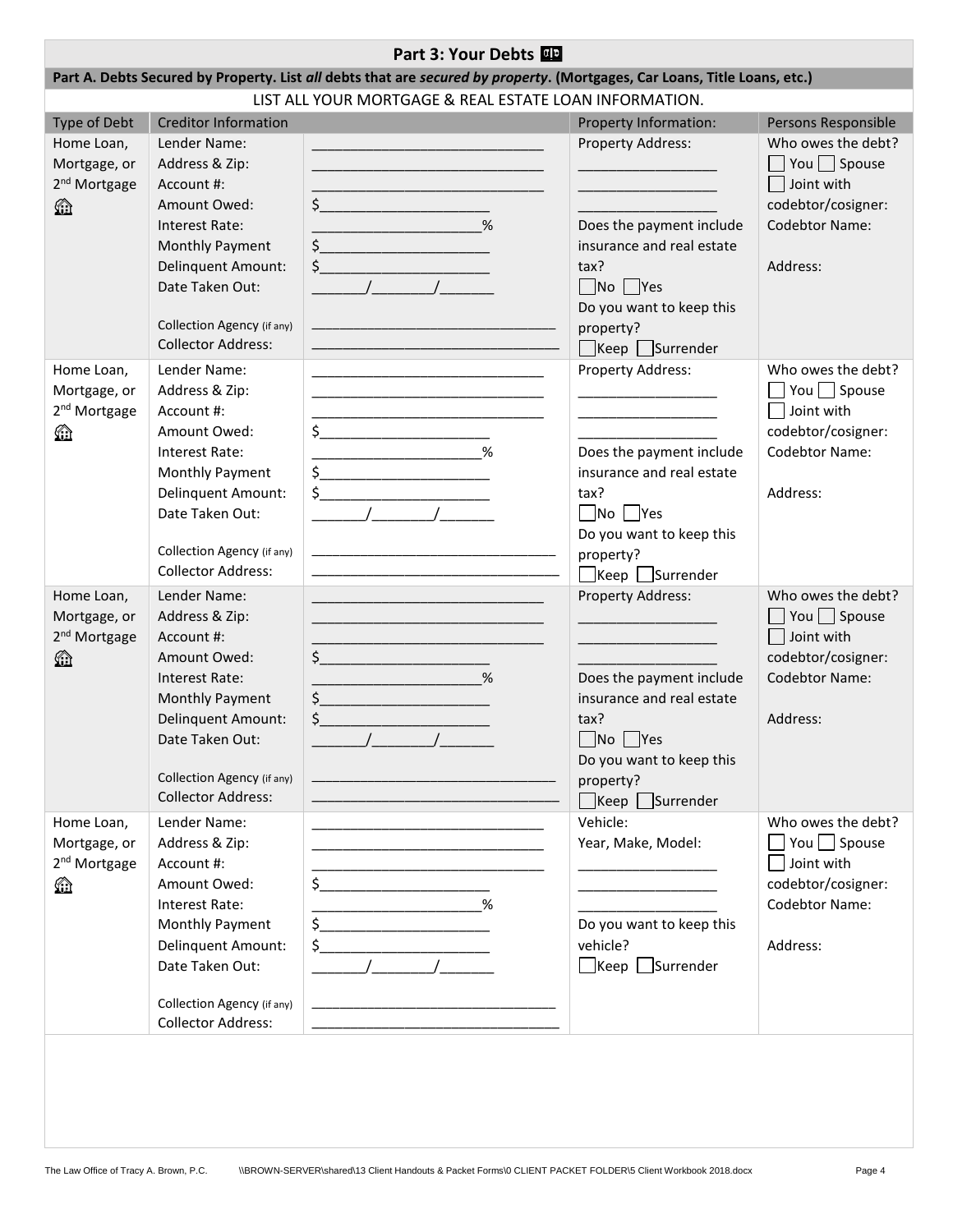|                                                                                         |                                                                                                                                                                                                              | LIST ALL YOUR VEHICLE & TITLE LOAN INFORMATION.                                                                                                                                                                                                                                                                                                                                                                                                                                                                                                                                                                                                                                                                                   |                                                                                                                                                          |                                                                                                                         |
|-----------------------------------------------------------------------------------------|--------------------------------------------------------------------------------------------------------------------------------------------------------------------------------------------------------------|-----------------------------------------------------------------------------------------------------------------------------------------------------------------------------------------------------------------------------------------------------------------------------------------------------------------------------------------------------------------------------------------------------------------------------------------------------------------------------------------------------------------------------------------------------------------------------------------------------------------------------------------------------------------------------------------------------------------------------------|----------------------------------------------------------------------------------------------------------------------------------------------------------|-------------------------------------------------------------------------------------------------------------------------|
| Type of Debt                                                                            | <b>Creditor Information</b>                                                                                                                                                                                  |                                                                                                                                                                                                                                                                                                                                                                                                                                                                                                                                                                                                                                                                                                                                   | <b>Vehicle Information:</b>                                                                                                                              | Persons Responsible                                                                                                     |
| Vehicle &<br>Auto Loans:<br>(Include<br>Title Loans)<br>8                               | Lender Name:<br>Address & Zip:<br>Account #:<br>Amount Owed:<br>Interest Rate:<br>Monthly Payment<br><b>Delinquent Amount:</b><br>Date Taken Out:<br>Collection Agency (if any)<br><b>Collector Address:</b> | $\frac{1}{2}$<br>%<br>$\frac{1}{2}$<br>$\begin{picture}(20,20)(-20,0) \put(0,0){\line(1,0){100}} \put(15,0){\line(1,0){100}} \put(15,0){\line(1,0){100}} \put(15,0){\line(1,0){100}} \put(15,0){\line(1,0){100}} \put(15,0){\line(1,0){100}} \put(15,0){\line(1,0){100}} \put(15,0){\line(1,0){100}} \put(15,0){\line(1,0){100}} \put(15,0){\line(1,0){100}} \put(15,0){\line(1,0$                                                                                                                                                                                                                                                                                                                                                | Vehicle:<br>Year, Make, Model:<br><u> 1989 - Johann Barn, mars eta inperiodo</u><br>Do you want to keep this<br>vehicle?<br>$\Box$ Keep $\Box$ Surrender | Who owes the debt?<br>You Spouse<br>Joint with<br>codebtor/cosigner:<br><b>Codebtor Name:</b><br>Address:               |
| Vehicle &<br>Auto Loans:<br>(Include<br>Title Loans)<br>e                               | Lender Name:<br>Address & Zip:<br>Account #:<br>Amount Owed:<br>Interest Rate:<br>Monthly Payment<br>Delinquent Amount:<br>Date Taken Out:<br>Collection Agency (if any)<br><b>Collector Address:</b>        | $\begin{array}{c c} \n\end{array}$<br>$\begin{picture}(20,10) \put(0,0){\line(1,0){10}} \put(15,0){\line(1,0){10}} \put(15,0){\line(1,0){10}} \put(15,0){\line(1,0){10}} \put(15,0){\line(1,0){10}} \put(15,0){\line(1,0){10}} \put(15,0){\line(1,0){10}} \put(15,0){\line(1,0){10}} \put(15,0){\line(1,0){10}} \put(15,0){\line(1,0){10}} \put(15,0){\line(1,0){10}} \put(15,0){\line(1$<br>$\frac{1}{2}$<br>$\frac{1}{2}$ $\frac{1}{2}$ $\frac{1}{2}$ $\frac{1}{2}$ $\frac{1}{2}$ $\frac{1}{2}$ $\frac{1}{2}$ $\frac{1}{2}$ $\frac{1}{2}$ $\frac{1}{2}$ $\frac{1}{2}$ $\frac{1}{2}$ $\frac{1}{2}$ $\frac{1}{2}$ $\frac{1}{2}$ $\frac{1}{2}$ $\frac{1}{2}$ $\frac{1}{2}$ $\frac{1}{2}$ $\frac{1}{2}$ $\frac{1}{2}$ $\frac{1}{2}$ | Vehicle:<br>Year, Make, Model:<br>Do you want to keep this<br>vehicle?<br>$\Box$ Keep $\Box$ Surrender                                                   | Who owes the debt?<br>You $\Box$ Spouse<br>Joint with<br>codebtor/cosigner:<br><b>Codebtor Name:</b><br>Address:        |
| Vehicle &<br>Auto Loans:<br>(Include<br>Title Loans)<br>8                               | Lender Name:<br>Address & Zip:<br>Account #:<br>Amount Owed:<br>Interest Rate:<br><b>Monthly Payment</b><br>Delinquent Amount:<br>Date Taken Out:<br>Collection Agency (if any)<br><b>Collector Address:</b> | <u> 1980 - Jan James Barnett, fransk politik (d. 1980)</u><br>$\frac{1}{2}$<br>%<br><u> 1989 - Johann Barnett, fransk politik (</u><br>$\begin{array}{c c c c c} \hline \text{S} & \text{S} & \text{S} & \text{S} & \text{S} \\ \hline \end{array}$<br>$\frac{1}{2}$<br>$\frac{1}{2}$ $\frac{1}{2}$ $\frac{1}{2}$ $\frac{1}{2}$ $\frac{1}{2}$ $\frac{1}{2}$ $\frac{1}{2}$ $\frac{1}{2}$ $\frac{1}{2}$ $\frac{1}{2}$ $\frac{1}{2}$ $\frac{1}{2}$ $\frac{1}{2}$ $\frac{1}{2}$ $\frac{1}{2}$ $\frac{1}{2}$ $\frac{1}{2}$ $\frac{1}{2}$ $\frac{1}{2}$ $\frac{1}{2}$ $\frac{1}{2}$ $\frac{1}{2}$                                                                                                                                       | Vehicle:<br>Year, Make, Model:<br>Do you want to keep this<br>vehicle?<br>Keep Surrender                                                                 | Who owes the debt?<br>You $\Box$ Spouse<br>Joint with<br>codebtor/cosigner:<br><b>Codebtor Name:</b><br>Address:        |
| Other<br>Property<br>Loans:<br>(Loans<br>secured by<br>real or<br>personal<br>property) | Lender Name:<br>Address & Zip:<br>Account #:<br>Amount Owed:<br>Interest Rate:<br>Monthly Payment<br>Delinquent Amount:<br>Date Taken Out:<br>Collection Agency (if any)<br><b>Collector Address:</b>        | $\frac{1}{2}$<br>%<br>$\begin{picture}(20,10) \put(0,0){\vector(1,0){100}} \put(15,0){\vector(1,0){100}} \put(15,0){\vector(1,0){100}} \put(15,0){\vector(1,0){100}} \put(15,0){\vector(1,0){100}} \put(15,0){\vector(1,0){100}} \put(15,0){\vector(1,0){100}} \put(15,0){\vector(1,0){100}} \put(15,0){\vector(1,0){100}} \put(15,0){\vector(1,0){100}} \put(15,0){\vector(1,0){100}} \$<br>$\begin{array}{c} \xi \end{array}$<br>$\frac{1}{\sqrt{1-\frac{1}{2}}}$                                                                                                                                                                                                                                                               | <b>Property Description:</b><br>Do you want to keep this<br>property?<br>$\Box$ Keep $\Box$ Surrender                                                    | Who owes the debt?<br>$\Box$ You $\Box$ Spouse<br>Joint with<br>codebtor/cosigner:<br><b>Codebtor Name:</b><br>Address: |
|                                                                                         |                                                                                                                                                                                                              |                                                                                                                                                                                                                                                                                                                                                                                                                                                                                                                                                                                                                                                                                                                                   |                                                                                                                                                          |                                                                                                                         |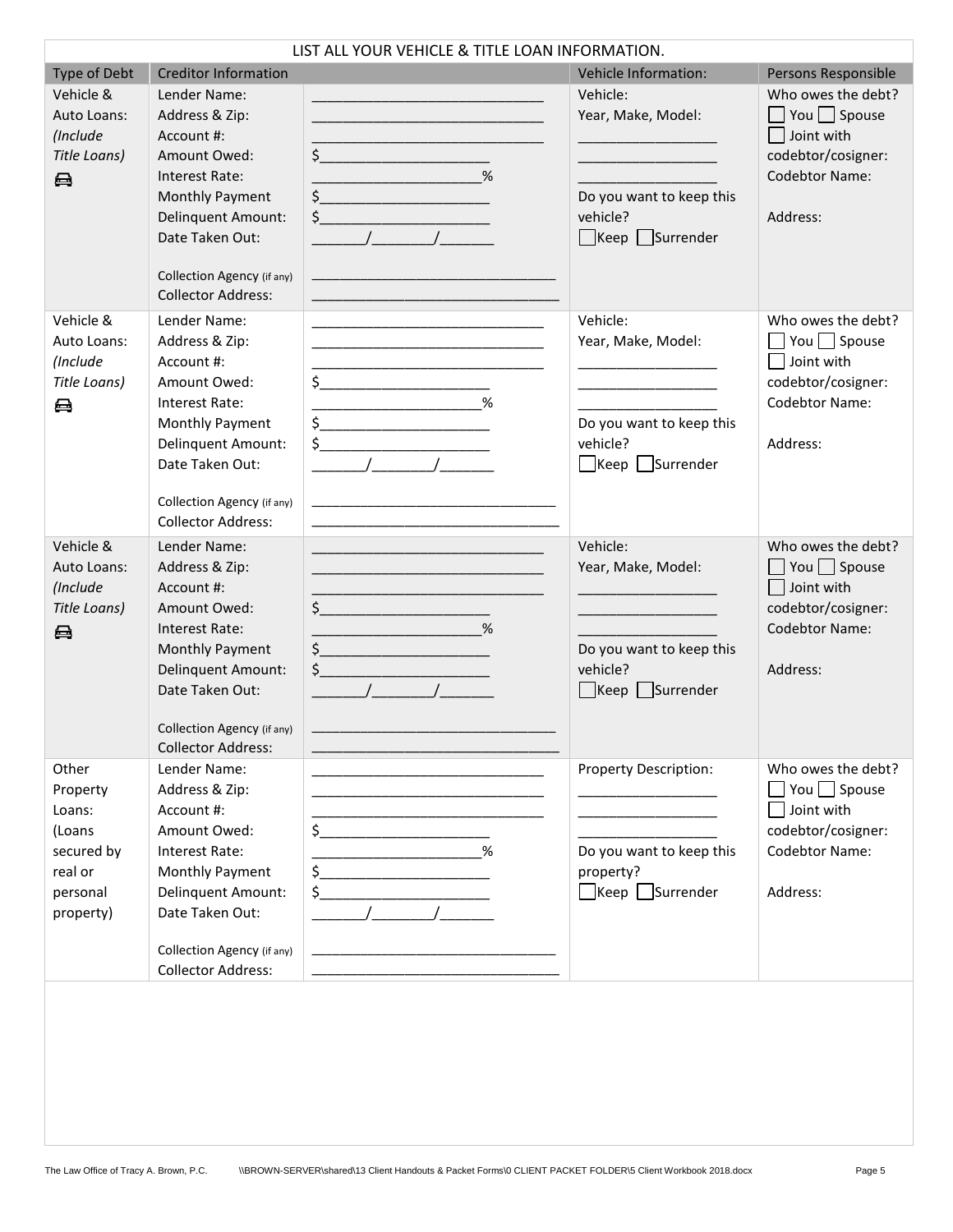#### **Part B. Credit Card Debts & Personal Loans.**

LIST ALL YOUR CREDIT CARDS.

| Type of Debt                              | <b>Creditor Information:</b>                            |                                                                                                                        | Person(s) Responsible/Codebtor                     |
|-------------------------------------------|---------------------------------------------------------|------------------------------------------------------------------------------------------------------------------------|----------------------------------------------------|
| Credit card debt.                         | <b>Creditor Name:</b>                                   |                                                                                                                        | Who owes the debt?                                 |
| (Bank cards or Visa,                      | Address & Zip:                                          |                                                                                                                        | $\Box$ You $\Box$ Spouse                           |
| American Express,                         | Account #:                                              |                                                                                                                        | Joint with codebtor/cosigner:                      |
| Master Card,                              | Amount Owed:                                            | $\zeta$                                                                                                                | <b>Codebtor Name:</b>                              |
| Discover)                                 | Date Incurred:                                          |                                                                                                                        | Address:                                           |
| e                                         |                                                         |                                                                                                                        |                                                    |
|                                           | Collection Agency (if any)                              |                                                                                                                        |                                                    |
|                                           | <b>Collector Address:</b>                               | <u> 1989 - Johann Barbara, martin amerikan basar dan berasal dan berasal dalam basar dalam basar dalam basar dala</u>  |                                                    |
| Credit card debt.                         | <b>Creditor Name:</b>                                   |                                                                                                                        | Who owes the debt?                                 |
| (Bank cards or Visa,                      | Address & Zip:                                          |                                                                                                                        | $\Box$ You $\Box$ Spouse                           |
| American Express,                         | Account #:                                              |                                                                                                                        | Joint with codebtor/cosigner:                      |
| Master Card,                              | Amount Owed:                                            | $\frac{1}{2}$                                                                                                          | <b>Codebtor Name:</b>                              |
| Discover)                                 | Date Incurred:                                          |                                                                                                                        | Address:                                           |
| 冒                                         |                                                         |                                                                                                                        |                                                    |
|                                           | Collection Agency (if any)                              |                                                                                                                        |                                                    |
|                                           | <b>Collector Address:</b>                               |                                                                                                                        |                                                    |
| Credit card debt.                         | <b>Creditor Name:</b>                                   | <u> 1989 - Johann Barbara, margaret eta idazlea (h. 1989).</u>                                                         | Who owes the debt?                                 |
| (Bank cards or Visa,                      | Address & Zip:                                          | <u> 1980 - Johann Barbara, martin amerikan basar dan berasal dari berasal dalam basar dalam basar dalam basar dala</u> | $\Box$ You $\Box$ Spouse                           |
| American Express,                         | Account #:                                              |                                                                                                                        | Joint with codebtor/cosigner:                      |
| Master Card,                              | Amount Owed:                                            | $\frac{1}{2}$                                                                                                          | <b>Codebtor Name:</b>                              |
| Discover)                                 | Date Incurred:                                          |                                                                                                                        | Address:                                           |
| 冒                                         |                                                         |                                                                                                                        |                                                    |
|                                           | Collection Agency (if any)                              |                                                                                                                        |                                                    |
|                                           | <b>Collector Address:</b>                               |                                                                                                                        |                                                    |
| Credit card debt.                         | <b>Creditor Name:</b>                                   |                                                                                                                        | Who owes the debt?                                 |
| (Bank cards or Visa,<br>American Express, | Address & Zip:<br>Account #:                            |                                                                                                                        | You $\Box$ Spouse<br>Joint with codebtor/cosigner: |
| Master Card,                              | Amount Owed:                                            | $\frac{1}{2}$                                                                                                          | <b>Codebtor Name:</b>                              |
| Discover)                                 | Date Incurred:                                          |                                                                                                                        | Address:                                           |
| 冒                                         |                                                         |                                                                                                                        |                                                    |
|                                           | Collection Agency (if any)                              |                                                                                                                        |                                                    |
|                                           | <b>Collector Address:</b>                               |                                                                                                                        |                                                    |
| <b>Department Store</b>                   | <b>Creditor Name:</b>                                   |                                                                                                                        | Who owes the debt?                                 |
| <b>Credit Cards</b>                       | Address & Zip:                                          |                                                                                                                        | $\Box$ You $\Box$ Spouse                           |
| 冒                                         | Account #:                                              |                                                                                                                        | $\Box$ Joint with codebtor/cosigner:               |
|                                           | Amount Owed:                                            | \$<br><u> 1980 - Johann John Stone, mars eta biztanleria (</u>                                                         | <b>Codebtor Name:</b>                              |
|                                           | Date Incurred:                                          |                                                                                                                        | Address:                                           |
|                                           |                                                         |                                                                                                                        |                                                    |
|                                           | Collection Agency (if any)                              |                                                                                                                        |                                                    |
|                                           | <b>Collector Address:</b>                               |                                                                                                                        |                                                    |
| Department Store                          | <b>Creditor Name:</b>                                   |                                                                                                                        | Who owes the debt?                                 |
| <b>Credit Cards</b>                       | Address & Zip:                                          |                                                                                                                        | $\Box$ You $\Box$ Spouse                           |
| e                                         | Account #:                                              |                                                                                                                        | Joint with codebtor/cosigner:                      |
|                                           | Amount Owed:                                            |                                                                                                                        | Codebtor Name:                                     |
|                                           | Date Incurred:                                          |                                                                                                                        | Address:                                           |
|                                           |                                                         |                                                                                                                        |                                                    |
|                                           | Collection Agency (if any)<br><b>Collector Address:</b> |                                                                                                                        |                                                    |
|                                           |                                                         |                                                                                                                        |                                                    |
|                                           |                                                         |                                                                                                                        |                                                    |
|                                           |                                                         |                                                                                                                        |                                                    |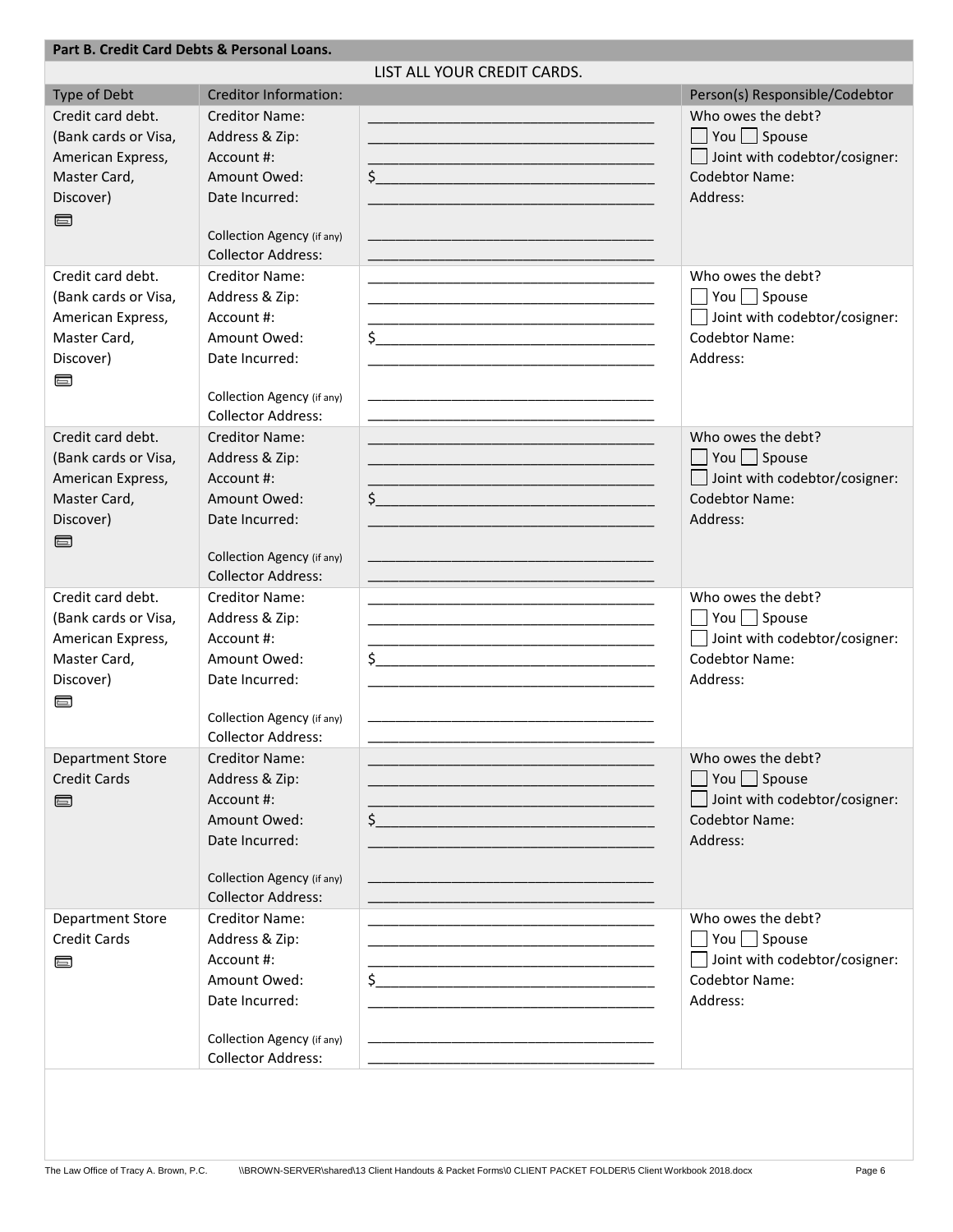|                                                          |                                                                                                                                                    | LIST ALL OF YOUR LOANS.                                                                                                                |                                                                                                                      |
|----------------------------------------------------------|----------------------------------------------------------------------------------------------------------------------------------------------------|----------------------------------------------------------------------------------------------------------------------------------------|----------------------------------------------------------------------------------------------------------------------|
| Personal Loans /<br>Cash Advances /<br>Payday Loans<br>ℰ | <b>Creditor Name:</b><br>Address & Zip:<br>Account #:<br>Amount Owed:<br>Date Incurred:<br>Collection Agency (if any)<br><b>Collector Address:</b> | $\frac{1}{2}$                                                                                                                          | Who owes the debt?<br>You $\Box$ Spouse<br>Joint with codebtor/cosigner:<br><b>Codebtor Name:</b><br>Address:        |
| Cash Advances /<br>Payday Loans<br>ගී                    | <b>Creditor Name:</b><br>Address & Zip:<br>Account #:<br>Amount Owed:<br>Date Incurred:<br>Collection Agency (if any)<br><b>Collector Address:</b> | $\frac{1}{2}$                                                                                                                          | Who owes the debt?<br>$\Box$ You $\Box$ Spouse<br>Joint with codebtor/cosigner:<br><b>Codebtor Name:</b><br>Address: |
| Cash Advances /<br>Payday Loans<br>ගී                    | <b>Creditor Name:</b><br>Address & Zip:<br>Account #:<br>Amount Owed:<br>Date Incurred:<br>Collection Agency (if any)<br><b>Collector Address:</b> |                                                                                                                                        | Who owes the debt?<br>You $\Box$ Spouse<br>Joint with codebtor/cosigner:<br>Codebtor Name:<br>Address:               |
| Personal Loans or<br>Lines of Credit<br>ගී               | <b>Creditor Name:</b><br>Address & Zip:<br>Account #:<br>Amount Owed:<br>Date Incurred:<br>Collection Agency (if any)<br><b>Collector Address:</b> | $\frac{1}{2}$                                                                                                                          | Who owes the debt?<br>$\Box$ You $\Box$ Spouse<br>Joint with codebtor/cosigner:<br><b>Codebtor Name:</b><br>Address: |
| Personal Loans or<br>Lines of Credit<br>ගී               | <b>Creditor Name:</b><br>Address & Zip:<br>Account #:<br>Amount Owed:<br>Date Incurred:<br>Collection Agency (if any)<br><b>Collector Address:</b> | $\frac{1}{2}$                                                                                                                          | Who owes the debt?<br>$\Box$ You $\Box$ Spouse<br>Joint with codebtor/cosigner:<br>Codebtor Name:<br>Address:        |
| Personal Loans or<br>Lines of Credit<br>ගී               | <b>Creditor Name:</b><br>Address & Zip:<br>Account #:<br>Amount Owed:<br>Date Incurred:<br>Collection Agency (if any)<br><b>Collector Address:</b> | <u> 1989 - Johann John Stoff, deutscher Stoffen und der Stoffen und der Stoffen und der Stoffen und der Stoffen u</u><br>$\frac{1}{2}$ | Who owes the debt?<br>$\Box$ You $\Box$ Spouse<br>Joint with codebtor/cosigner:<br><b>Codebtor Name:</b><br>Address: |
|                                                          |                                                                                                                                                    |                                                                                                                                        |                                                                                                                      |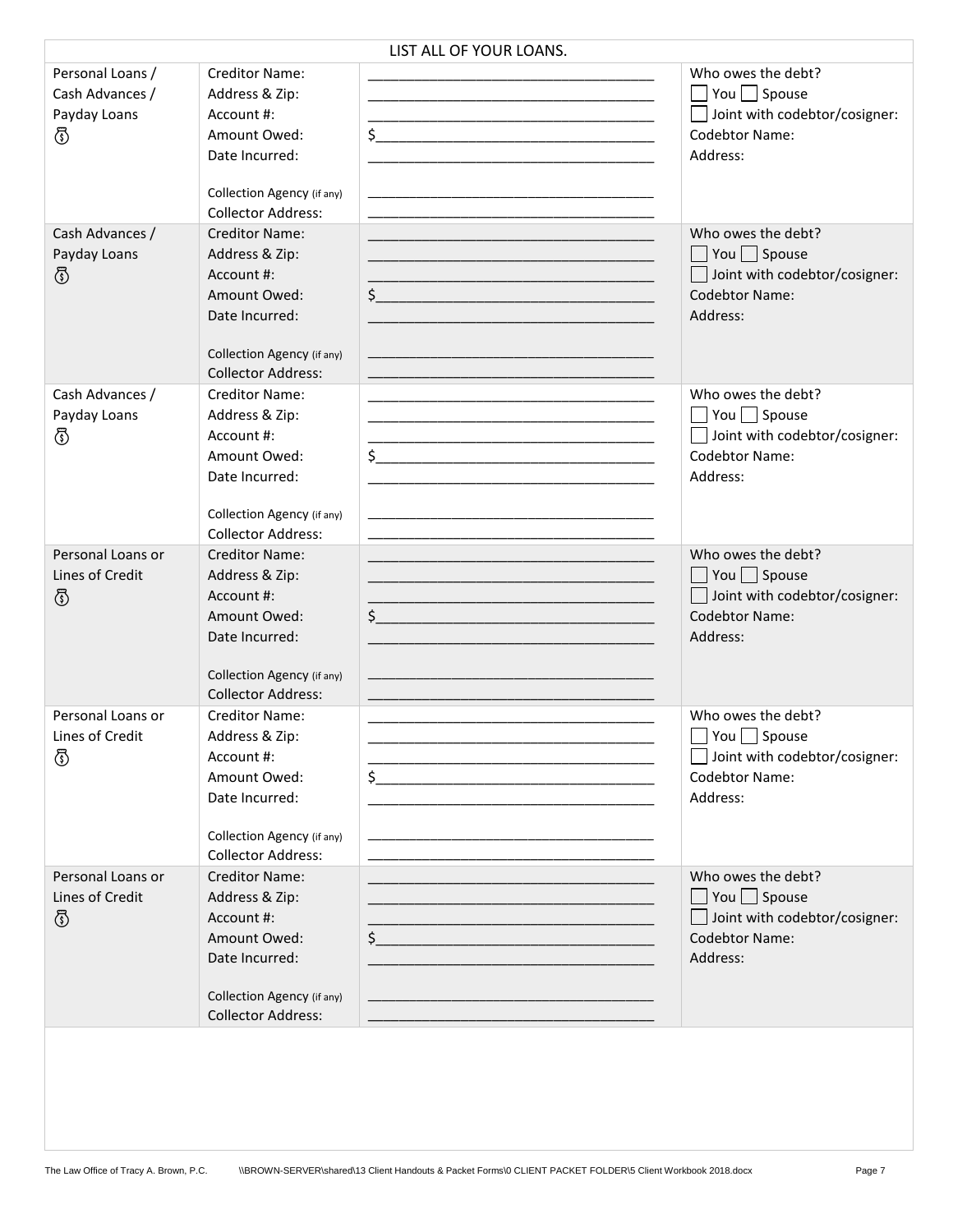| <b>Part C. Medical Debts.</b>     |                                                                                                                                                    |                                                                                                                                                                                                                                                                                                                                                                                                                             |                                                                                                                      |
|-----------------------------------|----------------------------------------------------------------------------------------------------------------------------------------------------|-----------------------------------------------------------------------------------------------------------------------------------------------------------------------------------------------------------------------------------------------------------------------------------------------------------------------------------------------------------------------------------------------------------------------------|----------------------------------------------------------------------------------------------------------------------|
|                                   |                                                                                                                                                    | LIST ALL OF YOUR MEDICAL BILLS.                                                                                                                                                                                                                                                                                                                                                                                             |                                                                                                                      |
| <b>Unpaid Medical Bills</b><br>雷国 | <b>Creditor Name:</b><br>Address & Zip:<br>Account #:<br>Amount Owed:<br>Date Incurred:<br>Collection Agency (if any)<br><b>Collector Address:</b> | $\zeta$<br><u> 1989 - Johann John Stone, markin film yn y brenin y brenin y brenin y brenin y brenin y brenin y brenin y br</u><br><u> 1980 - Johann John Stein, marwolaeth a bhannaich an t-Amhair an t-Amhair an t-Amhair an t-Amhair an t-Amhair a</u>                                                                                                                                                                   | Who owes the debt?<br>$\Box$ You $\Box$ Spouse<br>Joint with codebtor/cosigner:<br>Codebtor Name:<br>Address:        |
| <b>Unpaid Medical Bills</b><br>雷国 | <b>Creditor Name:</b><br>Address & Zip:<br>Account #:<br>Amount Owed:<br>Date Incurred:<br>Collection Agency (if any)<br><b>Collector Address:</b> | $\frac{1}{2}$<br><u> 1989 - Johann Stoff, Amerikaansk politiker (* 1908)</u>                                                                                                                                                                                                                                                                                                                                                | Who owes the debt?<br>$\Box$ You $\Box$ Spouse<br>Joint with codebtor/cosigner:<br>Codebtor Name:<br>Address:        |
| <b>Unpaid Medical Bills</b><br>雷国 | <b>Creditor Name:</b><br>Address & Zip:<br>Account #:<br>Amount Owed:<br>Date Incurred:<br>Collection Agency (if any)<br><b>Collector Address:</b> | $\frac{1}{2}$<br><u> 1989 - Johann John Stone, meilich aus der Stone († 1908)</u>                                                                                                                                                                                                                                                                                                                                           | Who owes the debt?<br>$\Box$ You $\Box$ Spouse<br>Joint with codebtor/cosigner:<br><b>Codebtor Name:</b><br>Address: |
| <b>Unpaid Medical Bills</b><br>雷国 | <b>Creditor Name:</b><br>Address & Zip:<br>Account #:<br>Amount Owed:<br>Date Incurred:<br>Collection Agency (if any)<br><b>Collector Address:</b> | <u> 1989 - Johann John Stone, mars et al. (1989)</u><br>$\begin{picture}(20,10) \put(0,0){\vector(1,0){100}} \put(15,0){\vector(1,0){100}} \put(15,0){\vector(1,0){100}} \put(15,0){\vector(1,0){100}} \put(15,0){\vector(1,0){100}} \put(15,0){\vector(1,0){100}} \put(15,0){\vector(1,0){100}} \put(15,0){\vector(1,0){100}} \put(15,0){\vector(1,0){100}} \put(15,0){\vector(1,0){100}} \put(15,0){\vector(1,0){100}} \$ | Who owes the debt?<br>$\Box$ You $\Box$ Spouse<br>Joint with codebtor/cosigner:<br>Name:<br>Address:                 |
| <b>Unpaid Medical Bills</b><br>副国 | Creditor Name:<br>Address & Zip:<br>Account #:<br>Amount Owed:<br>Date Incurred:<br>Collection Agency (if any)<br><b>Collector Address:</b>        | $\frac{1}{2}$                                                                                                                                                                                                                                                                                                                                                                                                               | Who owes the debt?<br>You $\Box$ Spouse<br>Joint with codebtor/cosigner:<br>Codebtor Name:<br>Address:               |
| <b>Unpaid Medical Bills</b><br>雷国 | Creditor Name:<br>Address & Zip:<br>Account #:<br>Amount Owed:<br>Date Incurred:<br>Collection Agency (if any)<br><b>Collector Address:</b>        | $\frac{1}{2}$                                                                                                                                                                                                                                                                                                                                                                                                               | Who owes the debt?<br>$\Box$ You $\Box$ Spouse<br>Joint with codebtor/cosigner:<br><b>Codebtor Name:</b><br>Address: |
|                                   |                                                                                                                                                    |                                                                                                                                                                                                                                                                                                                                                                                                                             |                                                                                                                      |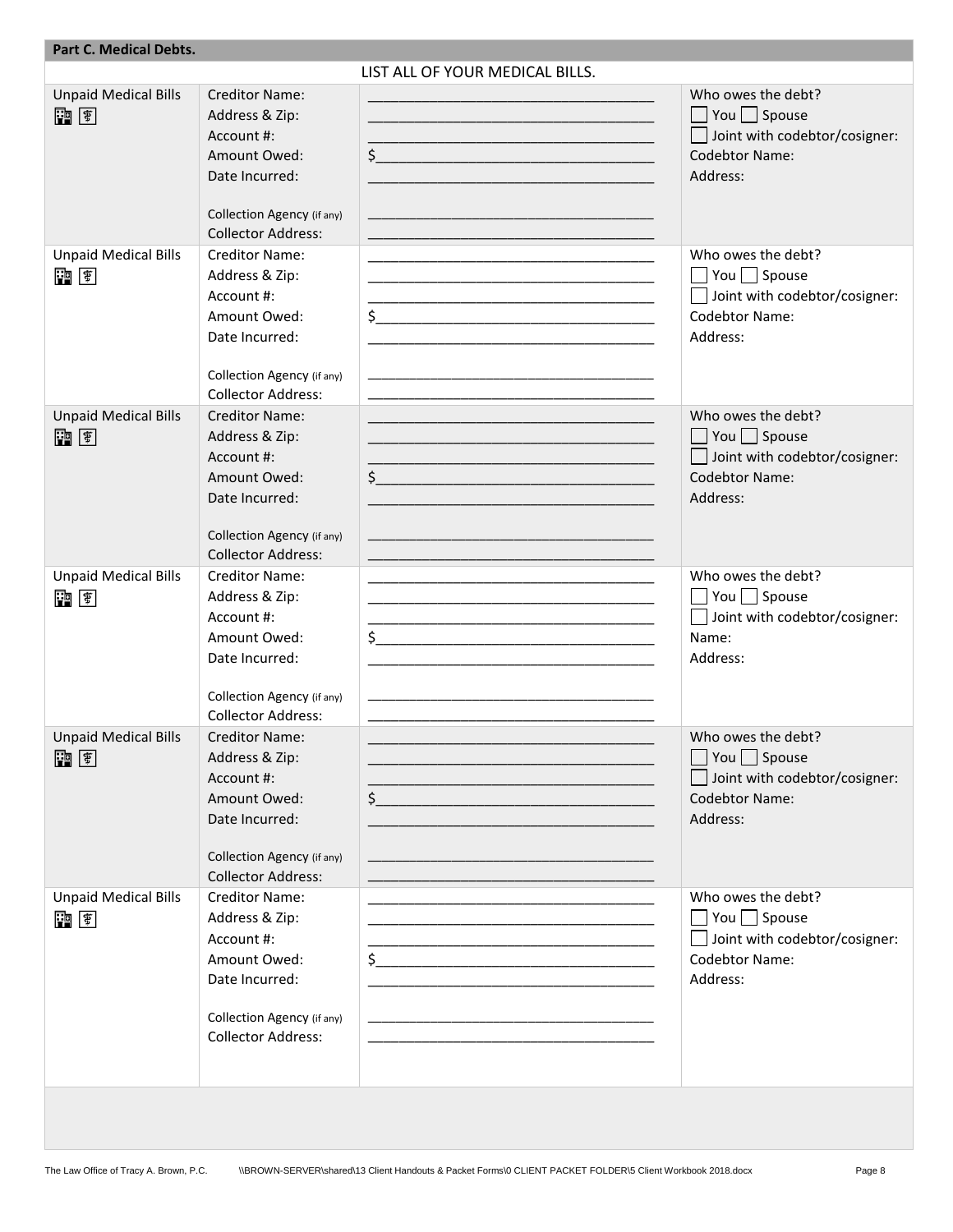| Part D. Tax Debts.                                                             |                                                                                                                                                    |                                                                                                                                                                                                                                                                                                                                                                                                                             |                                                                                                                            |
|--------------------------------------------------------------------------------|----------------------------------------------------------------------------------------------------------------------------------------------------|-----------------------------------------------------------------------------------------------------------------------------------------------------------------------------------------------------------------------------------------------------------------------------------------------------------------------------------------------------------------------------------------------------------------------------|----------------------------------------------------------------------------------------------------------------------------|
|                                                                                |                                                                                                                                                    | LIST ALL OF THE TAXES YOU OWE.                                                                                                                                                                                                                                                                                                                                                                                              |                                                                                                                            |
| Taxes Owed<br>Income Tax<br>$\Box$ Personal Property<br>Other:                 | <b>Creditor Name:</b><br><b>Creditor Address:</b><br>Account #:<br>Amount Owed:<br>Date Incurred:                                                  | <u> 1989 - Johann Barbara, margaret eta idazlea (h. 1989).</u><br>$\frac{1}{2}$                                                                                                                                                                                                                                                                                                                                             | Who owes the debt?<br>$\Box$ You $\Box$ Spouse<br>Joint with codebtor/cosigner:<br><b>Codebtor Name:</b><br>Address:       |
| Taxes Owed<br>Income Tax<br>Personal Property<br>Other:                        | <b>Creditor Name:</b><br><b>Creditor Address:</b><br>Account #:<br>Amount Owed:<br>Date Incurred:                                                  | <u> 1989 - Johann John Stone, market fan de Amerikaanske kommunister fan de Amerikaanske kommunister fan de Amerika</u><br>$\zeta$                                                                                                                                                                                                                                                                                          | Who owes the debt?<br>$\Box$ You $\Box$ Spouse<br>Joint with codebtor/cosigner:<br><b>Codebtor Name:</b><br>Address:       |
| Taxes Owed<br>Income Tax<br>$\Box$ Personal Property<br>$\Box$ Other:          | <b>Creditor Name:</b><br><b>Creditor Address:</b><br>Account #:<br>Amount Owed:<br>Date Incurred:                                                  | $\frac{1}{2}$                                                                                                                                                                                                                                                                                                                                                                                                               | Who owes the debt?<br>$\Box$ You $\Box$ Spouse<br>Joint with codebtor/cosigner:<br><b>Codebtor Name:</b><br><b>Address</b> |
| <b>Part E. Student Loan Debts</b>                                              |                                                                                                                                                    |                                                                                                                                                                                                                                                                                                                                                                                                                             |                                                                                                                            |
| <b>Student Loans</b><br>å                                                      | <b>Student Loan Servicer:</b><br>Address & Zip:<br>Account #:<br>Amount Owed:<br>Date Incurred:                                                    | <u> 1989 - Johann John Stone, mars et al. (1989)</u><br>$\begin{picture}(20,10) \put(0,0){\vector(1,0){100}} \put(15,0){\vector(1,0){100}} \put(15,0){\vector(1,0){100}} \put(15,0){\vector(1,0){100}} \put(15,0){\vector(1,0){100}} \put(15,0){\vector(1,0){100}} \put(15,0){\vector(1,0){100}} \put(15,0){\vector(1,0){100}} \put(15,0){\vector(1,0){100}} \put(15,0){\vector(1,0){100}} \put(15,0){\vector(1,0){100}} \$ | Who owes the debt?<br>$\Box$ You $\Box$ Spouse<br>Joint with codebtor/cosigner:<br><b>Codebtor Name:</b><br>Address:       |
| <b>Student Loans</b><br>ĥ                                                      | <b>Student Loan Servicer:</b><br>Address & Zip:<br>Account #:<br>Amount Owed:<br>Date Incurred:                                                    | <u> 1999 - Johann Harry Harry Harry Harry Harry Harry Harry Harry Harry Harry Harry Harry Harry Harry Harry Harry</u><br>$\frac{1}{2}$                                                                                                                                                                                                                                                                                      | Who owes the debt?<br>$\Box$ You $\Box$ Spouse<br>□ Joint with codebtor/cosigner:<br><b>Codebtor Name:</b><br>Address:     |
|                                                                                |                                                                                                                                                    | Part F. Other Debts. List all other debts you owe. (e.g. unpaid rent, utilities, family support, service fees, other personal loans.)                                                                                                                                                                                                                                                                                       |                                                                                                                            |
|                                                                                |                                                                                                                                                    | LIST ALL OTHER DEBTS & BILLS.                                                                                                                                                                                                                                                                                                                                                                                               |                                                                                                                            |
| Utilities, Phone Bills,<br>Cable Bills, Loans &<br><b>Other Debts</b><br>◇ 圓 多 | <b>Creditor Name:</b><br>Address & Zip:<br>Account #:<br>Amount Owed:<br>Date Incurred:<br>Collection Agency (if any)<br><b>Collector Address:</b> | $\ddot{\mathsf{S}}$<br><u> 1989 - Johann John Stone, markin fan it fjort fan it fjort fan it fjort fan it fjort fan it fjort fan it fjort</u>                                                                                                                                                                                                                                                                               | Who owes the debt?<br>You $\Box$ Spouse<br>Joint with codebtor/cosigner:<br><b>Codebtor Name:</b><br>Address:              |
| Utilities, Phone Bills,<br>Cable Bills, Loans &<br><b>Other Debts</b><br>◇ 圓 多 | <b>Creditor Name:</b><br>Address & Zip:<br>Account #:<br>Amount Owed:<br>Date Incurred:<br>Collection Agency (if any)<br><b>Collector Address:</b> | $\frac{1}{2}$                                                                                                                                                                                                                                                                                                                                                                                                               | Who owes the debt?<br>$\Box$ You $\Box$ Spouse<br>Joint with codebtor/cosigner:<br><b>Codebtor Name:</b><br>Address:       |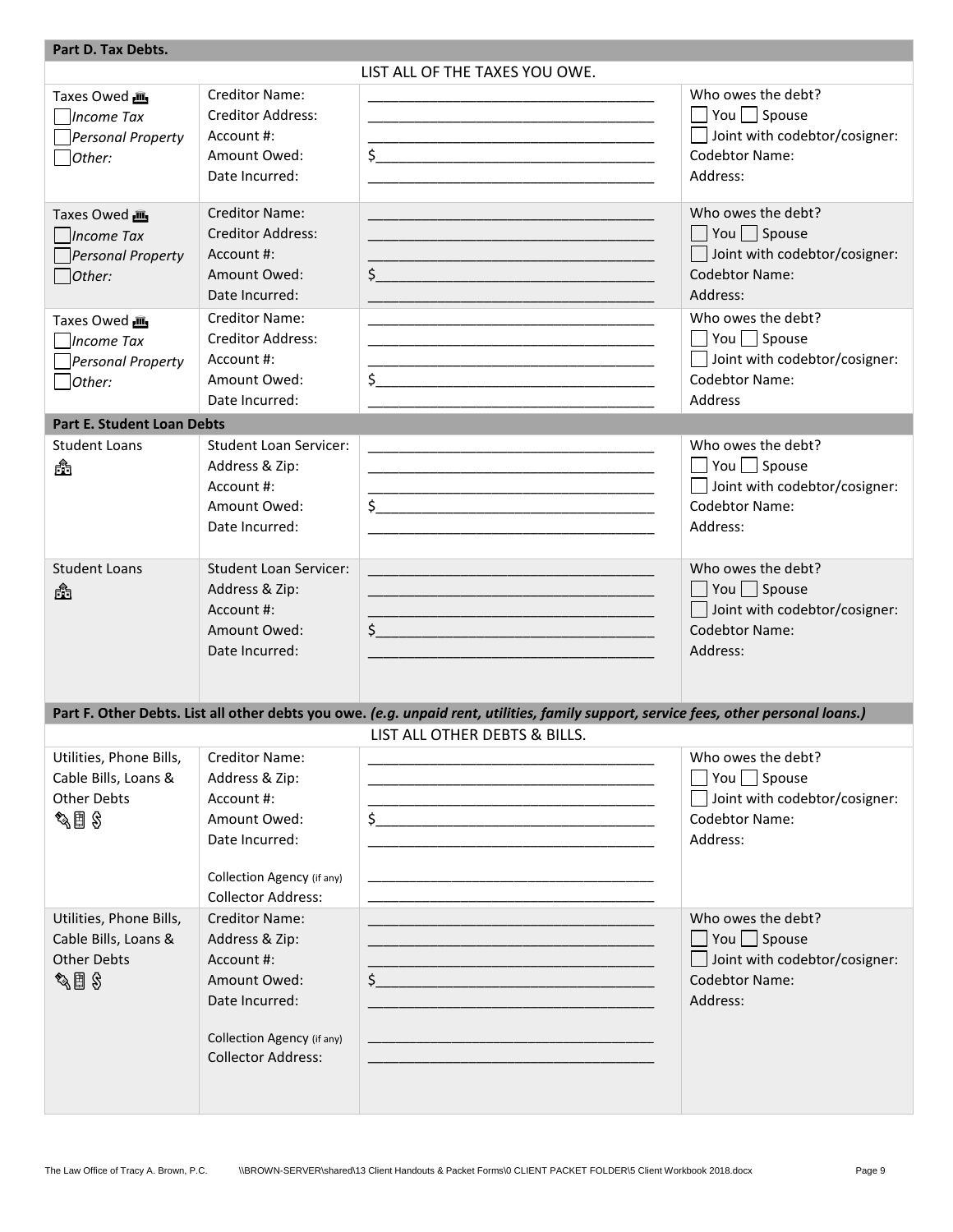| Utilities, Phone Bills,                                                  | <b>Creditor Name:</b>                      |                              |                                                                                                                        | Who owes the debt?                   |  |  |
|--------------------------------------------------------------------------|--------------------------------------------|------------------------------|------------------------------------------------------------------------------------------------------------------------|--------------------------------------|--|--|
| Cable Bills, Loans &                                                     | Address & Zip:                             |                              |                                                                                                                        | $\Box$ You $\Box$ Spouse             |  |  |
| <b>Other Debts</b>                                                       | Account #:                                 |                              |                                                                                                                        | Joint with codebtor/cosigner:        |  |  |
| $\mathscr{E} \boxplus \mathscr{E}$                                       | Amount Owed:                               |                              | $\frac{1}{2}$                                                                                                          | <b>Codebtor Name:</b>                |  |  |
|                                                                          | Date Incurred:                             |                              | <u> 1989 - Johann John Stone, mars et al. 1989 - John Stone, mars et al. 1989 - John Stone, mars et al. 1989 - Joh</u> | Address:                             |  |  |
|                                                                          | Collection Agency (if any)                 |                              |                                                                                                                        |                                      |  |  |
|                                                                          | <b>Collector Address:</b>                  |                              |                                                                                                                        |                                      |  |  |
| Utilities, Phone Bills,                                                  | <b>Creditor Name:</b>                      |                              |                                                                                                                        | Who owes the debt?                   |  |  |
| Cable Bills, Loans &                                                     | Address & Zip:                             |                              |                                                                                                                        | $\Box$ You $\Box$ Spouse             |  |  |
| <b>Other Debts</b>                                                       | Account #:                                 |                              |                                                                                                                        | Joint with codebtor/cosigner:        |  |  |
| � ∭ Տ                                                                    | Amount Owed:                               |                              | $\mathsf{S}$                                                                                                           | <b>Codebtor Name:</b>                |  |  |
|                                                                          | Date Incurred:                             |                              |                                                                                                                        | Address:                             |  |  |
|                                                                          | Collection Agency (if any)                 |                              |                                                                                                                        |                                      |  |  |
|                                                                          | <b>Collector Address:</b>                  |                              |                                                                                                                        |                                      |  |  |
| Utilities, Phone Bills,                                                  | <b>Creditor Name:</b>                      |                              |                                                                                                                        | Who owes the debt?                   |  |  |
| Cable Bills, Loans &                                                     | Address & Zip:                             |                              |                                                                                                                        | $\Box$ You $\Box$ Spouse             |  |  |
| <b>Other Debts</b>                                                       | Account #:                                 |                              |                                                                                                                        | $\Box$ Joint with codebtor/cosigner: |  |  |
| $\mathscr{E} \boxplus \mathscr{E}$                                       | Amount Owed:                               |                              | $\frac{1}{2}$                                                                                                          | <b>Codebtor Name:</b>                |  |  |
|                                                                          | Date Incurred:                             |                              |                                                                                                                        | Address:                             |  |  |
|                                                                          | Collection Agency (if any)                 |                              |                                                                                                                        |                                      |  |  |
|                                                                          | <b>Collector Address:</b>                  |                              |                                                                                                                        |                                      |  |  |
| Utilities, Phone Bills,                                                  | <b>Creditor Name:</b>                      |                              |                                                                                                                        | Who owes the debt?                   |  |  |
| Cable Bills, Loans &                                                     | Address & Zip:                             |                              |                                                                                                                        | $\Box$ You $\Box$ Spouse             |  |  |
| <b>Other Debts</b>                                                       | Account #:                                 |                              |                                                                                                                        | Joint with codebtor/cosigner:        |  |  |
| ⊗ 圓 多                                                                    | Amount Owed:<br>Date Incurred:             |                              | $\zeta$                                                                                                                | <b>Codebtor Name:</b><br>Address:    |  |  |
|                                                                          |                                            |                              |                                                                                                                        |                                      |  |  |
|                                                                          | Collection Agency (if any)                 |                              |                                                                                                                        |                                      |  |  |
|                                                                          | <b>Collector Address:</b>                  |                              |                                                                                                                        |                                      |  |  |
|                                                                          |                                            |                              |                                                                                                                        |                                      |  |  |
| <b>Part 4: Leases and Contracts</b>                                      |                                            |                              |                                                                                                                        |                                      |  |  |
| LIST ALL RENTAL AGREEMENTS.<br><b>RESIDENTIAL LEASES &amp; RENTALS A</b> |                                            |                              |                                                                                                                        |                                      |  |  |
|                                                                          |                                            |                              | Do you currently have a residential lease (i.e. Do you rent)? $\Box$ Yes. $\Box$ No. If yes:                           |                                      |  |  |
| Landlord Name:                                                           |                                            |                              |                                                                                                                        |                                      |  |  |
| Landlord Address, City, & State:                                         |                                            |                              |                                                                                                                        |                                      |  |  |
| Lease Start Date:                                                        | End Date: $\frac{1}{\sqrt{1-\frac{1}{2}}}$ |                              | Monthly Payment: \$                                                                                                    |                                      |  |  |
|                                                                          | Do you want to stay or move? □Stay. □Move. |                              |                                                                                                                        |                                      |  |  |
| VEHICLE & AUTOMOBILE LEASES                                              |                                            |                              |                                                                                                                        |                                      |  |  |
| Do you currently have a vehicle lease? □Yes. □No. If yes:                |                                            |                              |                                                                                                                        |                                      |  |  |
| Vehicle Year, Make, & Model:                                             |                                            |                              |                                                                                                                        |                                      |  |  |
| Lessor Name:                                                             |                                            | Lessor Address, City, State: |                                                                                                                        |                                      |  |  |
| Lease Start Date:                                                        | End Date:                                  |                              | Monthly Payment: \$                                                                                                    |                                      |  |  |
| Do you want to keep this vehicle? □Keep. □Surrender.                     |                                            |                              |                                                                                                                        |                                      |  |  |
| OTHER LEASES & RENT-to-OWN Contracts                                     |                                            |                              |                                                                                                                        |                                      |  |  |
|                                                                          |                                            |                              | Do you currently have any other types of leases (i.e. Rental furniture, storage, etc.) $\Box$ Yes $\Box$ No. If yes:   |                                      |  |  |
| Name of Lessor:                                                          |                                            | Lessor Address:              |                                                                                                                        |                                      |  |  |
| Lease Start Date:                                                        | End Date:                                  |                              | Monthly Payment: \$                                                                                                    |                                      |  |  |
| Do you want to stay/keep or move/surrender? □Stay/Keep. □Move/Surrender. |                                            |                              |                                                                                                                        |                                      |  |  |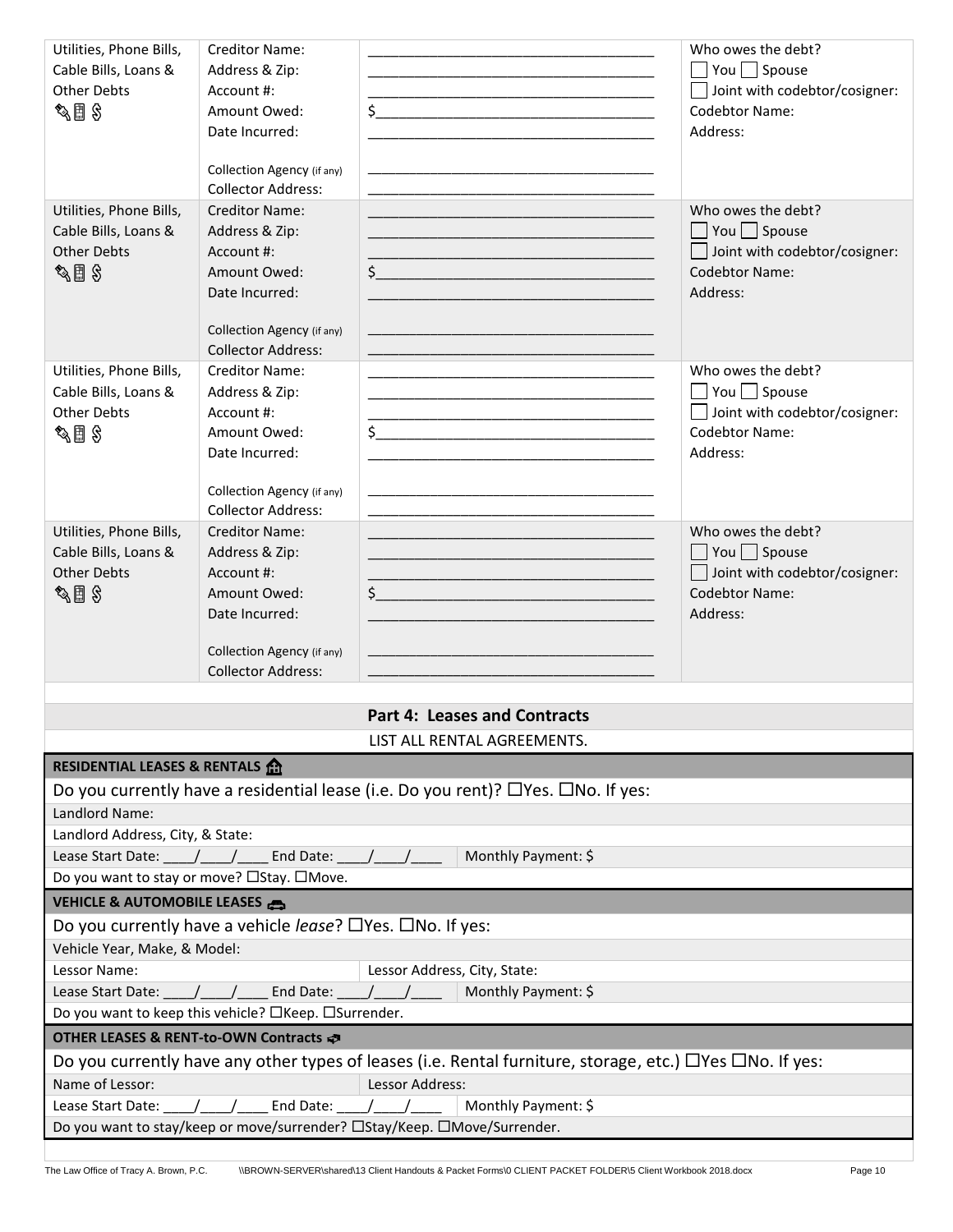| Part 5: Your Income & Expenses                                                                                                                |                                                                                                                                    |                            |                                                                                                                    |                                                   |                                                        |                                                                |                                                  |  |
|-----------------------------------------------------------------------------------------------------------------------------------------------|------------------------------------------------------------------------------------------------------------------------------------|----------------------------|--------------------------------------------------------------------------------------------------------------------|---------------------------------------------------|--------------------------------------------------------|----------------------------------------------------------------|--------------------------------------------------|--|
| <b>① DEPENDENTS &amp; SUPPORT</b> $\binom{n}{2}$ List all of your dependents and any income you receive for their care. $\Box$ No Dependents. |                                                                                                                                    |                            |                                                                                                                    |                                                   |                                                        |                                                                |                                                  |  |
| <b>DEPENDENTS:</b>                                                                                                                            | Relationship                                                                                                                       | Age                        | Lives with you?                                                                                                    |                                                   | <b>Monthly Support</b>                                 |                                                                | Spouse's dependent?                              |  |
|                                                                                                                                               |                                                                                                                                    |                            | $\Box$ Yes. $\Box$ No.                                                                                             |                                                   | \$                                                     | □Received. □ Paid.                                             | $\Box$ Yes. $\Box$ No.                           |  |
|                                                                                                                                               |                                                                                                                                    |                            | $\square$ Yes. $\square$ No.                                                                                       |                                                   | \$                                                     | $\Box$ Received. $\Box$ Paid.                                  | $\Box$ Yes. $\Box$ No.                           |  |
|                                                                                                                                               |                                                                                                                                    |                            | $\Box$ Yes. $\Box$ No.<br>$\Box$ Yes. $\Box$ No.                                                                   |                                                   | \$.<br>\$                                              | $\Box$ Received. $\Box$ Paid.<br>$\Box$ Received. $\Box$ Paid. | $\Box$ Yes. $\Box$ No.<br>$\Box$ Yes. $\Box$ No. |  |
|                                                                                                                                               |                                                                                                                                    |                            |                                                                                                                    |                                                   |                                                        |                                                                |                                                  |  |
| $\circled{2}$ <b>INCOME</b> $\rightarrow$ List the information regarding the source and amount of all of your income.                         | Your Employment information $\mathbb Q$                                                                                            |                            |                                                                                                                    |                                                   |                                                        |                                                                |                                                  |  |
|                                                                                                                                               |                                                                                                                                    |                            |                                                                                                                    |                                                   | Your Spouse's Employment Information $\overline{\psi}$ |                                                                |                                                  |  |
| Occupation:                                                                                                                                   |                                                                                                                                    |                            | Occupation:<br>Primary Employer:                                                                                   |                                                   |                                                        |                                                                |                                                  |  |
| Primary Employer:                                                                                                                             |                                                                                                                                    |                            |                                                                                                                    |                                                   |                                                        |                                                                |                                                  |  |
| Employer Address & Zip:<br>How Long at this job?                                                                                              |                                                                                                                                    |                            |                                                                                                                    | Employer Address & Zip:                           |                                                        |                                                                |                                                  |  |
| Paid: □Hourly: \$                                                                                                                             | /hr. $\square$ Salary: \$                                                                                                          |                            |                                                                                                                    | How Long at this job?                             |                                                        |                                                                |                                                  |  |
|                                                                                                                                               | Your Other Sources of Income (Monthly): $\sqrt[1]{v}$                                                                              |                            | Paid: □Hourly: \$<br>$/$ hr. □Salary: \$<br>/yr.<br>Your Spouse's Other Sources of Income (Monthly): $\sqrt[1]{ }$ |                                                   |                                                        | /yr.                                                           |                                                  |  |
| Business (profit & loss)                                                                                                                      | \$                                                                                                                                 |                            |                                                                                                                    |                                                   | Business (profit & loss)                               |                                                                |                                                  |  |
| Investments:                                                                                                                                  | \$                                                                                                                                 |                            |                                                                                                                    |                                                   |                                                        | \$                                                             |                                                  |  |
| Child Support/Alimony                                                                                                                         | \$                                                                                                                                 |                            |                                                                                                                    | \$<br>Investments:<br>\$<br>Child Support/Alimony |                                                        |                                                                |                                                  |  |
|                                                                                                                                               |                                                                                                                                    |                            |                                                                                                                    |                                                   |                                                        |                                                                |                                                  |  |
| Unemployment                                                                                                                                  | \$                                                                                                                                 |                            |                                                                                                                    | Unemployment                                      |                                                        | \$<br>\$                                                       |                                                  |  |
| <b>Social Security</b>                                                                                                                        | \$                                                                                                                                 |                            |                                                                                                                    | Social Security:                                  |                                                        |                                                                |                                                  |  |
| Food Stamps                                                                                                                                   | \$                                                                                                                                 |                            |                                                                                                                    | \$<br>Food Stamps                                 |                                                        |                                                                |                                                  |  |
| Pension/Retirement:                                                                                                                           | \$                                                                                                                                 |                            |                                                                                                                    | \$<br>Pension/Retirement:                         |                                                        |                                                                |                                                  |  |
| Ś<br>Other: (explain)                                                                                                                         |                                                                                                                                    |                            |                                                                                                                    | Other: (explain)                                  |                                                        | Ś                                                              |                                                  |  |
|                                                                                                                                               | $\bigwedge$ You must provide income statements & pay stubs for the <u>full 6 months prior</u> to the date we file you. $\bigwedge$ |                            |                                                                                                                    |                                                   |                                                        |                                                                |                                                  |  |
| <b>3 EXPENSES</b> a List your average monthly Expenses. Do not list deductions from pay here.                                                 |                                                                                                                                    |                            |                                                                                                                    |                                                   |                                                        |                                                                |                                                  |  |
| <b>EXPENSES</b> (per month)                                                                                                                   |                                                                                                                                    | Your Expenses $\sqrt{1}$   |                                                                                                                    |                                                   |                                                        | Spouse's $\sqrt[n]{ }$ (only if separate expenses)             |                                                  |  |
| Rent, Mortgage, Lot Rental, or Pad Fee                                                                                                        |                                                                                                                                    | Ś                          |                                                                                                                    | Ś                                                 |                                                        |                                                                |                                                  |  |
| Real Estate Taxes (if not paid in mortgage)                                                                                                   |                                                                                                                                    | Monthly: (Annual/12) = $$$ |                                                                                                                    |                                                   | Monthly: (Annual/12) = $$$                             |                                                                |                                                  |  |
| Property/Rental Insurance (if not included)                                                                                                   |                                                                                                                                    | \$                         |                                                                                                                    |                                                   | \$<br>\$                                               |                                                                |                                                  |  |
| Home Maintenance (repairs & upkeep)                                                                                                           |                                                                                                                                    | \$                         |                                                                                                                    |                                                   |                                                        |                                                                |                                                  |  |
| Homeowner Association or Condo dues                                                                                                           |                                                                                                                                    | \$                         |                                                                                                                    |                                                   | \$                                                     |                                                                |                                                  |  |
| Second mortgage / equity loan payments                                                                                                        |                                                                                                                                    | \$                         |                                                                                                                    |                                                   | \$                                                     |                                                                |                                                  |  |
| Electricity, heat, & gas (monthly average)                                                                                                    |                                                                                                                                    | \$                         |                                                                                                                    |                                                   | Ś                                                      |                                                                |                                                  |  |
| Water, sewer, garbage collection                                                                                                              |                                                                                                                                    | \$                         |                                                                                                                    |                                                   | \$                                                     |                                                                |                                                  |  |
| Telephone, cell phone, internet, cable                                                                                                        |                                                                                                                                    | \$                         |                                                                                                                    | \$                                                |                                                        |                                                                |                                                  |  |
| Alarm System                                                                                                                                  |                                                                                                                                    | \$                         |                                                                                                                    | \$<br>\$                                          |                                                        |                                                                |                                                  |  |
| Food & housekeeping supplies (for family)                                                                                                     |                                                                                                                                    | \$                         |                                                                                                                    |                                                   |                                                        |                                                                |                                                  |  |
| Childcare & Child education costs                                                                                                             |                                                                                                                                    | \$                         |                                                                                                                    |                                                   | \$                                                     |                                                                |                                                  |  |
| Clothing, Laundry, & Dry Cleaning                                                                                                             |                                                                                                                                    | \$                         |                                                                                                                    |                                                   | \$                                                     |                                                                |                                                  |  |
| Personal Care. (Hair, supplies, barber etc.)                                                                                                  |                                                                                                                                    | \$                         |                                                                                                                    |                                                   | \$                                                     |                                                                |                                                  |  |
| <b>Medical &amp; Dental Expenses</b>                                                                                                          |                                                                                                                                    | \$                         |                                                                                                                    |                                                   | \$                                                     |                                                                |                                                  |  |
| Transportation (gas, bus, train, taxi, etc)                                                                                                   |                                                                                                                                    | \$                         |                                                                                                                    |                                                   | \$                                                     |                                                                |                                                  |  |
| Entertainment, clubs, recreation, books, etc.                                                                                                 |                                                                                                                                    | \$                         |                                                                                                                    |                                                   | \$                                                     |                                                                |                                                  |  |
| Charitable / Religious donations                                                                                                              |                                                                                                                                    | \$                         |                                                                                                                    |                                                   | \$                                                     |                                                                |                                                  |  |
| Life Insurance (if not deducted from pay)                                                                                                     |                                                                                                                                    | \$                         |                                                                                                                    |                                                   | \$                                                     |                                                                |                                                  |  |
| Health Insurance (if not deducted from pay)                                                                                                   |                                                                                                                                    | \$                         |                                                                                                                    |                                                   | \$                                                     |                                                                |                                                  |  |
| Vehicle Insurance                                                                                                                             |                                                                                                                                    | Ś                          |                                                                                                                    | \$                                                |                                                        |                                                                |                                                  |  |
| Personal Property Tax                                                                                                                         |                                                                                                                                    | Monthly: (Annual/12) = $$$ |                                                                                                                    | Monthly: (Annual/12) = $\frac{1}{2}$              |                                                        |                                                                |                                                  |  |
| <b>Auto Payments</b>                                                                                                                          |                                                                                                                                    | \$                         |                                                                                                                    |                                                   | \$                                                     |                                                                |                                                  |  |
| $\Box$ Alimony or $\Box$ Child Support Payments                                                                                               |                                                                                                                                    | \$                         |                                                                                                                    |                                                   | \$                                                     |                                                                |                                                  |  |
| Payments supporting others                                                                                                                    |                                                                                                                                    | \$                         |                                                                                                                    |                                                   | \$                                                     |                                                                |                                                  |  |
| Other Expenses:                                                                                                                               |                                                                                                                                    | \$                         |                                                                                                                    |                                                   | \$                                                     |                                                                |                                                  |  |

The Law Office of Tracy A. Brown, P.C. \\BROWN-SERVER\shared\13 Client Handouts & Packet Forms\0 CLIENT PACKET FOLDER\5 Client Workbook 2018.docx Page 11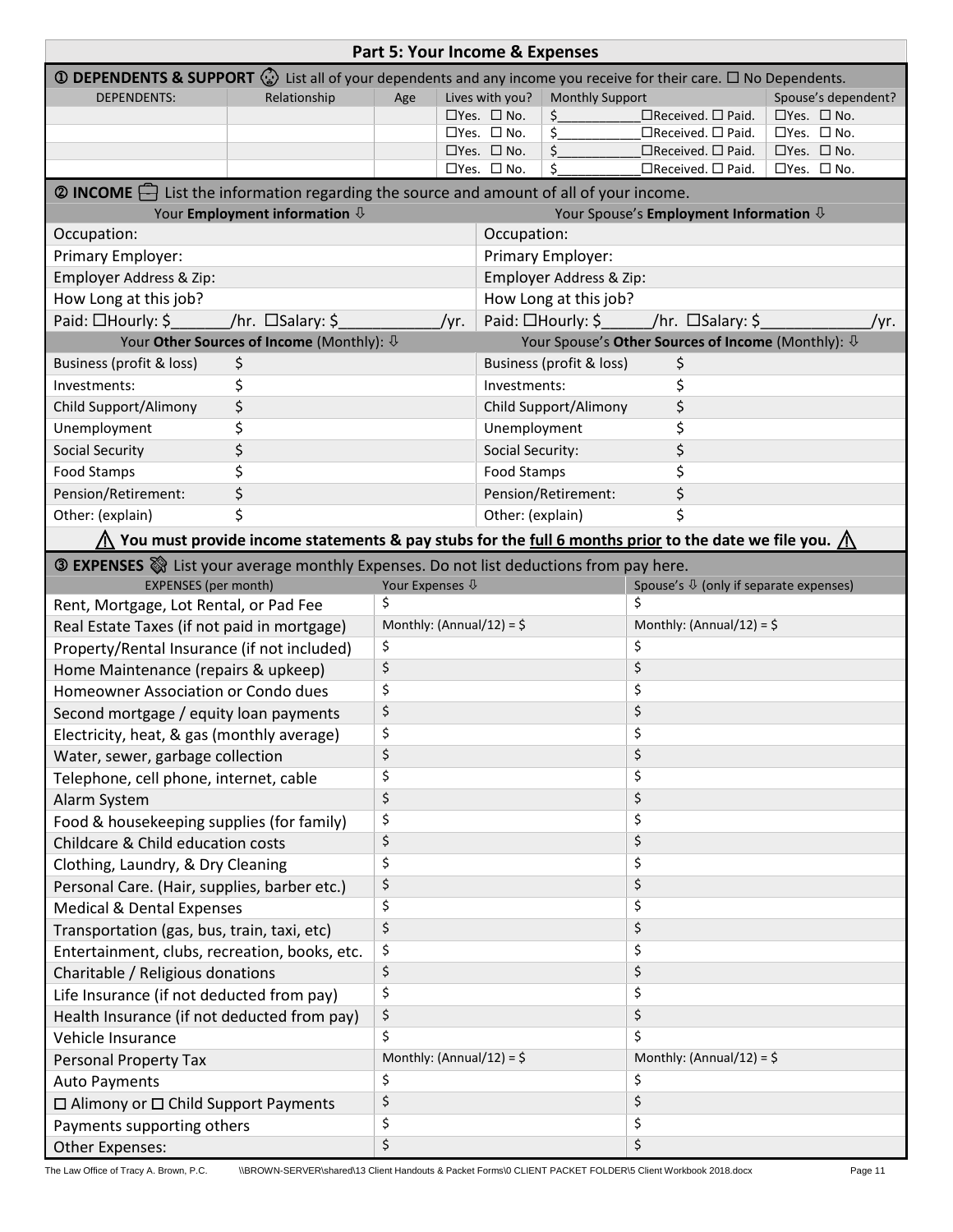| <b>Part 6: Your Financial Affairs</b> |                                                                                                                                                                                                                                                        |                                                                                                                                                                                                                                                                                                                                                                                                                        |                                                      |  |  |  |  |
|---------------------------------------|--------------------------------------------------------------------------------------------------------------------------------------------------------------------------------------------------------------------------------------------------------|------------------------------------------------------------------------------------------------------------------------------------------------------------------------------------------------------------------------------------------------------------------------------------------------------------------------------------------------------------------------------------------------------------------------|------------------------------------------------------|--|--|--|--|
| ANSWER ALL THE QUESTIONS.             |                                                                                                                                                                                                                                                        |                                                                                                                                                                                                                                                                                                                                                                                                                        |                                                      |  |  |  |  |
|                                       | Pay close attention to time frames. Attach additional sheets if necessary.                                                                                                                                                                             |                                                                                                                                                                                                                                                                                                                                                                                                                        |                                                      |  |  |  |  |
| $\mathbf{1}$                          | What is your current marital status?                                                                                                                                                                                                                   | □Married   □Not Married   □Married, but separated                                                                                                                                                                                                                                                                                                                                                                      |                                                      |  |  |  |  |
|                                       |                                                                                                                                                                                                                                                        | If yes, list prior addresses & dates moved:<br>$\Box$ Yes                                                                                                                                                                                                                                                                                                                                                              |                                                      |  |  |  |  |
| 2                                     | Have you moved in the last 3 years?                                                                                                                                                                                                                    | $\ln \frac{1}{\ln 1}$ out $\frac{1}{\ln 1}$<br>$\square$ No                                                                                                                                                                                                                                                                                                                                                            |                                                      |  |  |  |  |
|                                       |                                                                                                                                                                                                                                                        | $\ln\left[\frac{1}{1-\frac{1}{1-\frac{1}{1-\frac{1}{1-\frac{1}{1-\frac{1}{1-\frac{1}{1-\frac{1}{1-\frac{1}{1-\frac{1}{1-\frac{1}{1-\frac{1}{1-\frac{1}{1-\frac{1}{1-\frac{1}{1-\frac{1}{1-\frac{1}{1-\frac{1}{1-\frac{1}{1-\frac{1}{1-\frac{1}{1-\frac{1}{1-\frac{1}{1-\frac{1}{1-\frac{1}{1-\frac{1}{1-\frac{1}{1-\frac{1}{1-\frac{1}{1-\frac{1}{1-\frac{1}{1-\frac{1}{1-\frac{1}{1-\frac{1}{1-\frac{1}{1-\frac{1}{1$ |                                                      |  |  |  |  |
| 3                                     | Have you lived with a spouse in AZ, CA, ID, LA, NV, NM,                                                                                                                                                                                                | $\Box$ Yes                                                                                                                                                                                                                                                                                                                                                                                                             |                                                      |  |  |  |  |
| PR, TX, WA or WI in the last 3 years? |                                                                                                                                                                                                                                                        | $\square$ No                                                                                                                                                                                                                                                                                                                                                                                                           |                                                      |  |  |  |  |
|                                       | What is your <b>total yearly income</b> from a job or<br><b>business</b> from this year & the prior two years?<br>Use total year-to-date gross pay from all check<br>stubs or business income and/or the gross income                                  | Client Yearly Income $\overline{\Psi}$<br>Spousal Yearly Income $\Phi$                                                                                                                                                                                                                                                                                                                                                 |                                                      |  |  |  |  |
|                                       |                                                                                                                                                                                                                                                        | This year:<br>This year:                                                                                                                                                                                                                                                                                                                                                                                               |                                                      |  |  |  |  |
| 4                                     |                                                                                                                                                                                                                                                        | $\zeta$<br>YTD income.<br>YTD income.<br>$\zeta$<br>Last Year:<br>Last Year:                                                                                                                                                                                                                                                                                                                                           |                                                      |  |  |  |  |
|                                       |                                                                                                                                                                                                                                                        | $\zeta_{-}$<br>$\zeta$                                                                                                                                                                                                                                                                                                                                                                                                 |                                                      |  |  |  |  |
|                                       | from tax returns.                                                                                                                                                                                                                                      | <b>Year before</b><br><b>Year before</b>                                                                                                                                                                                                                                                                                                                                                                               |                                                      |  |  |  |  |
|                                       |                                                                                                                                                                                                                                                        | \$<br>\$<br>last:<br>last:<br>Client Yearly Income $\overline{\Psi}$<br>Spousal Yearly Income $\overline{\Psi}$                                                                                                                                                                                                                                                                                                        |                                                      |  |  |  |  |
|                                       | What is your total yearly income received from all                                                                                                                                                                                                     | Year to date<br>Year to date                                                                                                                                                                                                                                                                                                                                                                                           |                                                      |  |  |  |  |
|                                       | other sources this year & the prior two years?                                                                                                                                                                                                         | $\zeta$<br>$\zeta$<br>income:<br>income:                                                                                                                                                                                                                                                                                                                                                                               |                                                      |  |  |  |  |
|                                       |                                                                                                                                                                                                                                                        |                                                                                                                                                                                                                                                                                                                                                                                                                        |                                                      |  |  |  |  |
|                                       | Specify the source(s) of income and list the total                                                                                                                                                                                                     | Source:<br>Source:                                                                                                                                                                                                                                                                                                                                                                                                     |                                                      |  |  |  |  |
|                                       | yearly gross amount.<br>Include all types of government assistance, SSI,<br>disability, pension, retirement, unemployment,<br>AFDC, child support, alimony, interest, winnings,<br>etc.<br>Do not list amounts from a job or business listed in<br>#4. | <b>Last Year</b><br><b>Last Year</b>                                                                                                                                                                                                                                                                                                                                                                                   |                                                      |  |  |  |  |
| 5                                     |                                                                                                                                                                                                                                                        | $\zeta$<br>Income:<br>Income:                                                                                                                                                                                                                                                                                                                                                                                          |                                                      |  |  |  |  |
|                                       |                                                                                                                                                                                                                                                        | Source:<br>Source:                                                                                                                                                                                                                                                                                                                                                                                                     |                                                      |  |  |  |  |
|                                       |                                                                                                                                                                                                                                                        | <b>Year before</b><br><b>Year before</b>                                                                                                                                                                                                                                                                                                                                                                               |                                                      |  |  |  |  |
|                                       |                                                                                                                                                                                                                                                        | $\zeta$<br>last income:<br>$\sharp$<br>last income:                                                                                                                                                                                                                                                                                                                                                                    |                                                      |  |  |  |  |
|                                       | Your Tax Returns may not list all of these amounts.                                                                                                                                                                                                    | Source:<br>Source:                                                                                                                                                                                                                                                                                                                                                                                                     |                                                      |  |  |  |  |
|                                       | In the last 90 days, have you paid any creditor a                                                                                                                                                                                                      | If yes, how much paid: \$                                                                                                                                                                                                                                                                                                                                                                                              |                                                      |  |  |  |  |
|                                       |                                                                                                                                                                                                                                                        | $\square$ No                                                                                                                                                                                                                                                                                                                                                                                                           |                                                      |  |  |  |  |
|                                       | total of \$600 or more? (or \$6,225 if business related)                                                                                                                                                                                               |                                                                                                                                                                                                                                                                                                                                                                                                                        |                                                      |  |  |  |  |
|                                       |                                                                                                                                                                                                                                                        | Pay Date: \_____/ _____/ ______ Still Owe: \$______________<br>If yes, how much paid: \$                                                                                                                                                                                                                                                                                                                               |                                                      |  |  |  |  |
| 7                                     | In the last year, did you repay any friends, family,                                                                                                                                                                                                   | $\Box$ Yes                                                                                                                                                                                                                                                                                                                                                                                                             |                                                      |  |  |  |  |
|                                       | or business partners?                                                                                                                                                                                                                                  | $\square$ No                                                                                                                                                                                                                                                                                                                                                                                                           |                                                      |  |  |  |  |
|                                       |                                                                                                                                                                                                                                                        |                                                                                                                                                                                                                                                                                                                                                                                                                        | Pay Date: ____/____/______Still Owe: \$_____________ |  |  |  |  |
| 8                                     | In the last year, did you pay any bills for friends, family,                                                                                                                                                                                           |                                                                                                                                                                                                                                                                                                                                                                                                                        |                                                      |  |  |  |  |
|                                       | or business partners?                                                                                                                                                                                                                                  | $\Box$ Yes                                                                                                                                                                                                                                                                                                                                                                                                             |                                                      |  |  |  |  |
|                                       | (including any debts cosigned by family or friends)                                                                                                                                                                                                    | $\square$ No                                                                                                                                                                                                                                                                                                                                                                                                           |                                                      |  |  |  |  |
|                                       |                                                                                                                                                                                                                                                        |                                                                                                                                                                                                                                                                                                                                                                                                                        |                                                      |  |  |  |  |
|                                       | In the last year, were you a party in any lawsuit or                                                                                                                                                                                                   | If yes, Case #_________________________. Parties:<br>$\Box$ Yes                                                                                                                                                                                                                                                                                                                                                        |                                                      |  |  |  |  |
| 9                                     | court action? i.e. Have you been sued?                                                                                                                                                                                                                 | $\square$ No                                                                                                                                                                                                                                                                                                                                                                                                           |                                                      |  |  |  |  |
|                                       | (Provide all court paperwork)                                                                                                                                                                                                                          | Status: □Pending. □Won. □Lost.                                                                                                                                                                                                                                                                                                                                                                                         |                                                      |  |  |  |  |
|                                       | In the last year, have you been garnished or had                                                                                                                                                                                                       | If yes, □Bank account levied. □Pay Garnished.                                                                                                                                                                                                                                                                                                                                                                          |                                                      |  |  |  |  |
|                                       | property repossessed, foreclosed upon, levied, or                                                                                                                                                                                                      | $\Box$ Yes                                                                                                                                                                                                                                                                                                                                                                                                             | □Real Estate Foreclosed. □Vehicle Repossessed.       |  |  |  |  |
| 10                                    | seized?                                                                                                                                                                                                                                                | Date taken_____/_____/____Value: \$_______________<br>$\square$ No                                                                                                                                                                                                                                                                                                                                                     |                                                      |  |  |  |  |
|                                       | (Provide additional details as necessary)                                                                                                                                                                                                              |                                                                                                                                                                                                                                                                                                                                                                                                                        |                                                      |  |  |  |  |
|                                       |                                                                                                                                                                                                                                                        |                                                                                                                                                                                                                                                                                                                                                                                                                        |                                                      |  |  |  |  |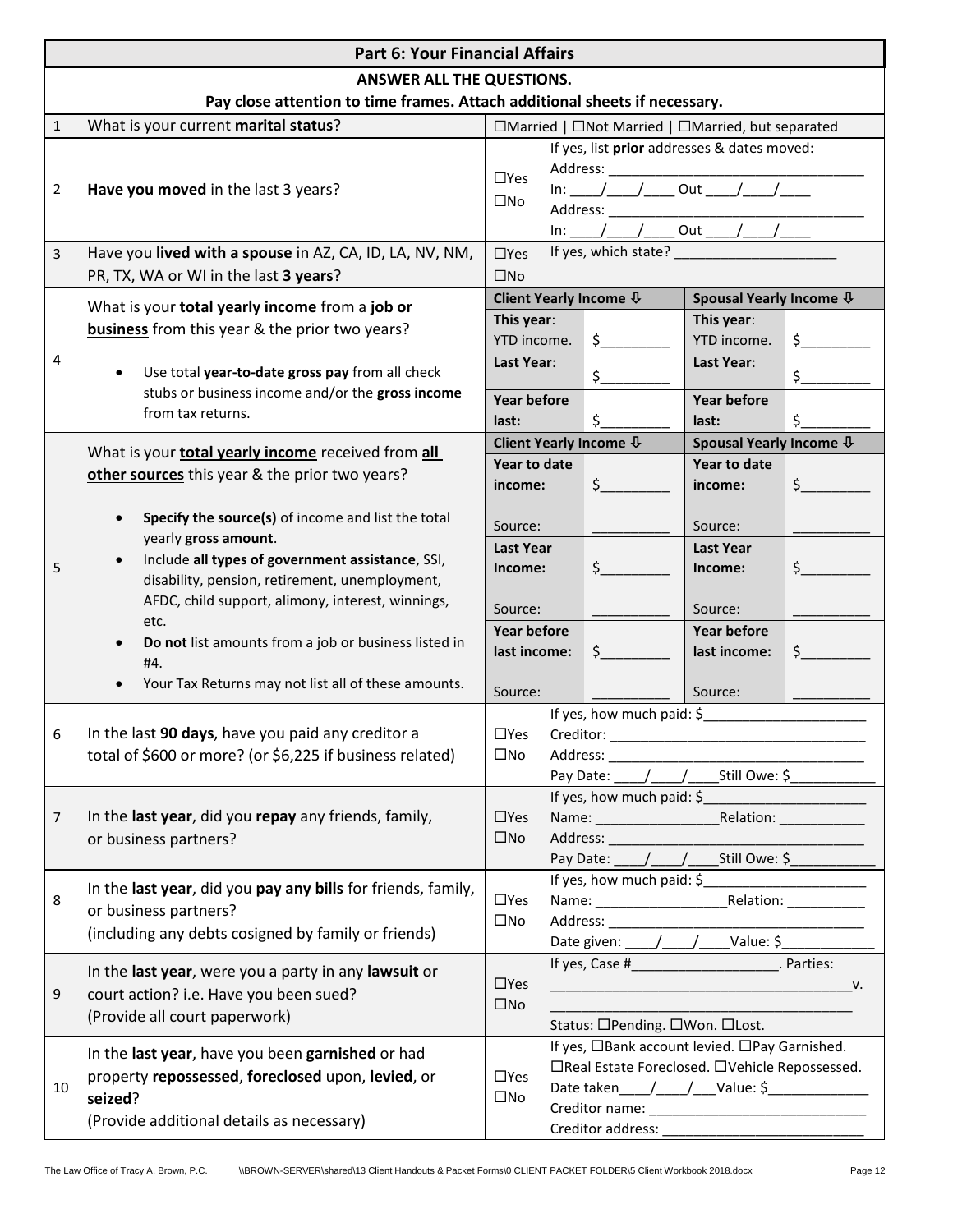|    | In the last 90 days, has any creditor taken money from<br>11<br>your accounts to pay a debt you owed them?                                                |              |                                                       |  |  |
|----|-----------------------------------------------------------------------------------------------------------------------------------------------------------|--------------|-------------------------------------------------------|--|--|
|    |                                                                                                                                                           |              | Creditor address: The Creditor and The Creditor       |  |  |
|    |                                                                                                                                                           |              | Date offset______/______/____Value: \$ ______________ |  |  |
|    | In the last year, has any property been assigned to your                                                                                                  | $\Box$ Yes   |                                                       |  |  |
| 12 | creditors, the court, or custodian?                                                                                                                       | $\square$ No | Date assigned $\_\_\_\_\_\_\_\_\_\_\_\_\_\_\_\_\_$    |  |  |
|    |                                                                                                                                                           |              |                                                       |  |  |
|    | In the last 2 years, have you made a gift or contribution                                                                                                 | $\Box$ Yes   |                                                       |  |  |
| 13 | valued more than \$600 to any individual?                                                                                                                 | $\square$ No |                                                       |  |  |
|    |                                                                                                                                                           |              | Date given: ____/____/____Value: \$_____________      |  |  |
|    |                                                                                                                                                           |              |                                                       |  |  |
| 14 | In the last 2 years, have you made a gift or contribution                                                                                                 | $\Box$ Yes   |                                                       |  |  |
|    |                                                                                                                                                           | $\square$ No |                                                       |  |  |
|    | valued more than \$600 to any charity?                                                                                                                    |              |                                                       |  |  |
|    |                                                                                                                                                           |              | Date given: /__/__/___Value: \$___________            |  |  |
|    |                                                                                                                                                           | $\Box$ Yes   |                                                       |  |  |
| 15 | In the last year, did you lose anything because of theft,                                                                                                 |              | □Fire. □Theft. □Gambling. □Other:                     |  |  |
|    | fire, other disaster, or gambling?                                                                                                                        | $\square$ No | Date lost: ____/____/_____Value: \$__                 |  |  |
|    |                                                                                                                                                           |              | Insured? □ Yes. □ No. for how much \$                 |  |  |
| 16 | In the last year, did you pay anyone (besides our firm)                                                                                                   | $\Box$ Yes   | If yes, Who: ________________                         |  |  |
|    | to assist with bankruptcy services?                                                                                                                       | $\square$ No | Date paid_____/_____/____Amount: \$______________     |  |  |
|    | In the last year, did you pay anyone to help you deal                                                                                                     | $\Box$ Yes   |                                                       |  |  |
| 17 | with or make payments to creditors? (i.e. consolidation)                                                                                                  | $\square$ No | Date paid_____/_____/____Amount: \$______________     |  |  |
|    |                                                                                                                                                           |              | If yes, what was transferred? ___________________     |  |  |
|    | In the last 2 years, did you sell, trade, or transfer any                                                                                                 | $\Box$ Yes   |                                                       |  |  |
| 18 | property to anyone?                                                                                                                                       |              |                                                       |  |  |
|    |                                                                                                                                                           | $\square$ No | Date sold: // // _/ _/ ___ Value:\$                   |  |  |
|    |                                                                                                                                                           |              |                                                       |  |  |
| 19 | In the last 10 years, did you transfer any property into a<br>trust?                                                                                      | $\Box$ Yes   |                                                       |  |  |
|    |                                                                                                                                                           | $\square$ No |                                                       |  |  |
|    |                                                                                                                                                           |              | If yes, Bank Name?                                    |  |  |
| 20 | In the last year, did you close, move, or transfer any<br>bank accounts or other financial accounts?                                                      |              | Account type: □Checking □Savings                      |  |  |
|    |                                                                                                                                                           |              | Date closed: ____/____/___Value: \$___________        |  |  |
|    |                                                                                                                                                           |              |                                                       |  |  |
|    |                                                                                                                                                           | $\Box$ Yes   |                                                       |  |  |
| 21 | In the last year, did you have a safe deposit box?                                                                                                        | $\square$ No |                                                       |  |  |
|    |                                                                                                                                                           |              | Contents:                                             |  |  |
|    |                                                                                                                                                           | $\Box$ Yes   | If yes, Storage Company? ______________________       |  |  |
| 22 | In the last year, did you have a storage unit?                                                                                                            |              |                                                       |  |  |
|    |                                                                                                                                                           |              |                                                       |  |  |
|    |                                                                                                                                                           | $\Box$ Yes   |                                                       |  |  |
| 23 | Are you holding, borrowing, or controlling any property<br>owned by someone else?                                                                         |              |                                                       |  |  |
|    |                                                                                                                                                           |              | Address: ________________                             |  |  |
|    |                                                                                                                                                           |              |                                                       |  |  |
| 24 | Are you liable or potentially liable under or in violation of an                                                                                          | $\Box$ Yes   | If yes, please describe property, related hazard,     |  |  |
| 26 | environmental law?                                                                                                                                        | $\square$ No | and potential violations on a separate sheet.         |  |  |
|    | In the last 4 years, have you owned a business or been<br>a partner, officer, or >5% shareholder in any business?<br>(use additional sheets if necessary) |              |                                                       |  |  |
|    |                                                                                                                                                           |              |                                                       |  |  |
| 27 |                                                                                                                                                           |              |                                                       |  |  |
|    |                                                                                                                                                           |              | Your relationship to business: ____________________   |  |  |
|    |                                                                                                                                                           |              | Dates operated: ______________ to ___________         |  |  |
|    | In the last 2 years, have you given a financial statement                                                                                                 | $\Box$ Yes   |                                                       |  |  |
| 28 | to anyone regarding your business (if you have one)?                                                                                                      |              |                                                       |  |  |
|    |                                                                                                                                                           | $\square$ No |                                                       |  |  |